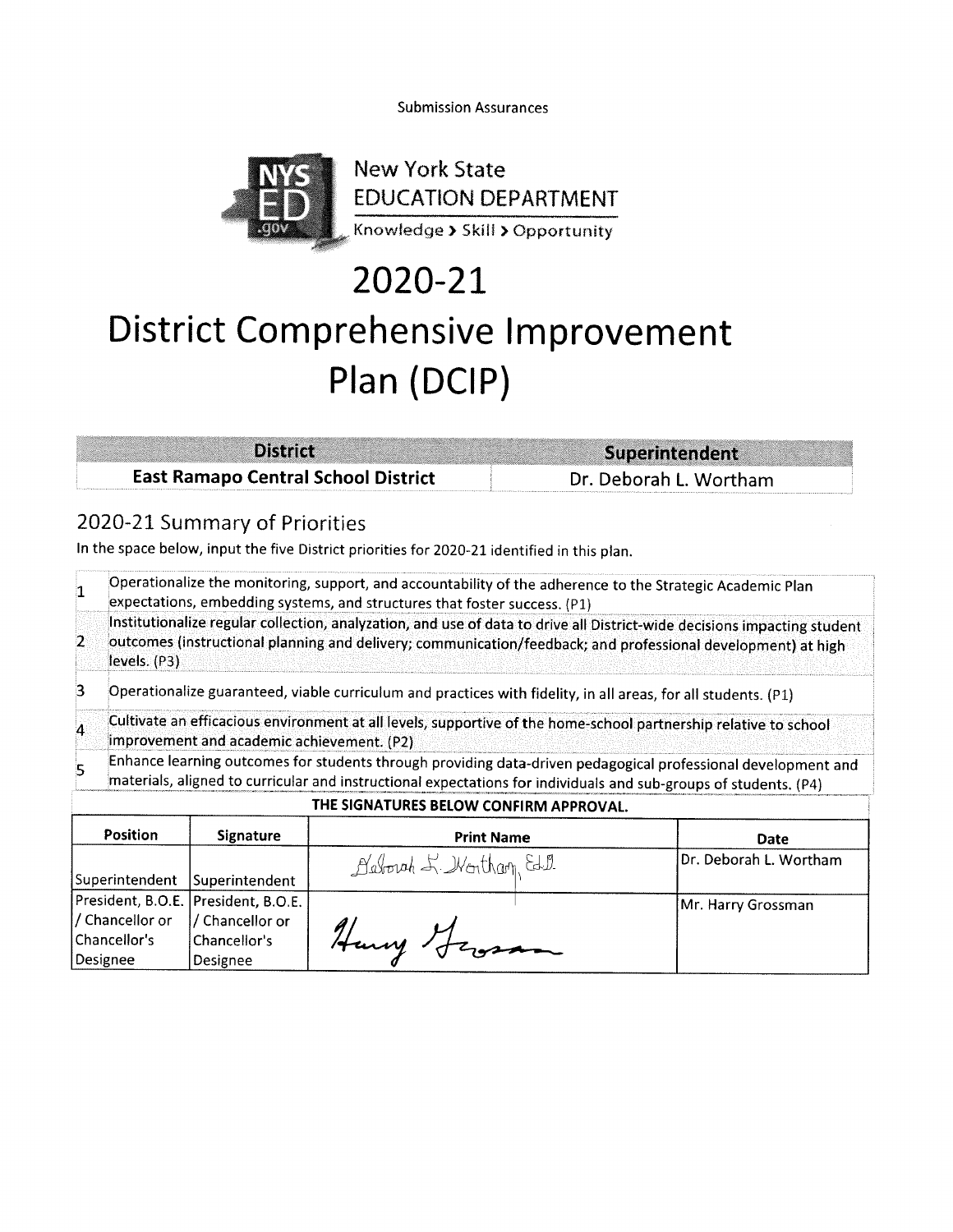DCIP Cover Page



# 2020-21

## District Comprehensive Improvement Plan (DCIP)

| <b>District</b>                            | <b>Superintendent</b>  |
|--------------------------------------------|------------------------|
| <b>East Ramapo Central School District</b> | Dr. Deborah L. Wortham |

## 2020-21 Summary of Priorities

In the space below, input the five District priorities for 2020-21 identified in this plan.

| 1                       | Operationalize the monitoring, support, and accountability of the adherence to the Strategic Academic Plan<br>expectations, embedding systems, and structures that foster success. (P1)                                                                  |
|-------------------------|----------------------------------------------------------------------------------------------------------------------------------------------------------------------------------------------------------------------------------------------------------|
| $\overline{2}$          | Institutionalize regular collection, analyzation, and use of data to drive all District-wide decisions impacting student<br>outcomes (instructional planning and delivery; communication/feedback; and professional development) at high<br>levels. (P3) |
| $\overline{3}$          | Operationalize guaranteed, viable curriculum and practices with fidelity, in all areas, for all-students. (P1)                                                                                                                                           |
| $\overline{\mathbf{4}}$ | Cultivate an efficacious environment at all levels, supportive of the home-school partnership relative to school<br>improvement and academic achievement (P2)                                                                                            |
| 5                       | Enhance learning outcomes for students through providing data-driven pedagogical professional development and<br>materials, aligned to curricular and instructional expectations for individuals and sub-groups of students. (P4)                        |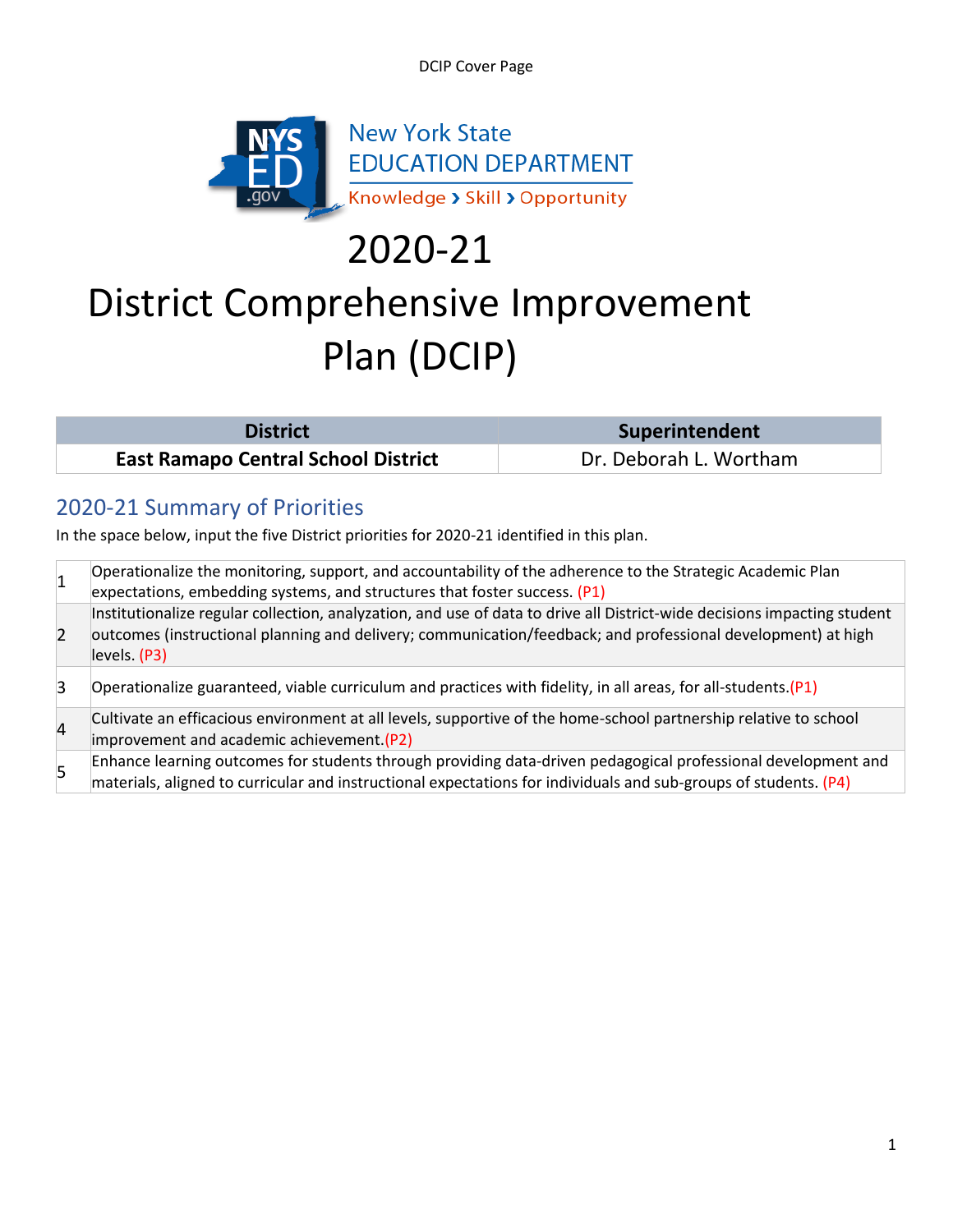## Stakeholder Participation

#### Background

The DCIP must be developed in consultation with parents, school staff, and others in accordance with §100.11 of Commissioner's Regulations. Participants who are regularly involved in your district and school improvement initiatives, such as community organizations or institutes of higher education, should be included.

#### Meeting Dates

Use the table below to identify the dates and locations of DCIP planning meetings.

| <b>Meeting Date</b> | Location              | <b>Meeting Date</b> | Location              |
|---------------------|-----------------------|---------------------|-----------------------|
| March 26, 2020      | Virtual Meeting (PM)  | June 4, 2020        | Virtual Meeting (PM)  |
| March 31, 2020      | Virtual Meeting (PM)  | June 10, 2020       | Virtual Meeting (LIA) |
| April 8, 2020       | Virtual Meeting (PM)  | June 18, 2020       | Virtual Meeting (PM)  |
| April 24, 2020      | Virtual Meeting (PM)  | June 26, 2020       | Virtual Meeting (PM)  |
| April 29, 2020      | Virtual Meeting (LIA) | July 2, 2020        | Virtual Meeting (TH)  |
| April 30, 2020      | Virtual Meeting (PM)  | July 9, 2020        | Virtual Meeting (TH)  |
| May 7, 2020         | Virtual Meeting (PM)  | July 10, 2020       | Virtual Meeting (SS)  |
| May 14, 2020        | Virtual Meeting (PM)  | July 10, 2020       | Virtual Meeting (TH)  |
| May 20, 2020        | Virtual Meeting (LIA) | June 10, 2020       | Virtual Meeting (LIA) |
| May 21, 2020        | Virtual Meeting (PM)  | June 12, 2020       | Virtual Meeting (SS)  |
| May 28, 2020        | Virtual Meeting (PM)  | July 16, 2020       | Virtual Meeting (TH)  |
|                     |                       | July 17, 2020       | Virtual Meeting (TH)  |

#### Districts with TSI Schools Only

Identify how the perspectives of stakeholders associated with the identified subgroup(s) have been incorporated.

| Stakeholder group                                      | How the perspectives of this group have been incorporated into the DCIP                                                                                           |
|--------------------------------------------------------|-------------------------------------------------------------------------------------------------------------------------------------------------------------------|
| Teachers responsible for                               | Structured time for professional learning communities and development related to                                                                                  |
| teaching each identified                               | data-driven decisions and practice is addressed (COVID-19-remote learning needs                                                                                   |
| subgroup                                               | will be considered).                                                                                                                                              |
| Parents with children from each<br>identified subgroup | Systems and structure for increased communication and opportunities for<br>inclusivity/home-school partnerships, related to student achievement are<br>addressed. |
| Secondary Schools: Students                            | Clear curriculum expectations and more engaging opportunities related to learning                                                                                 |
| from each identified subgroup                          | and progression. Frequency of contact to inform readiness.                                                                                                        |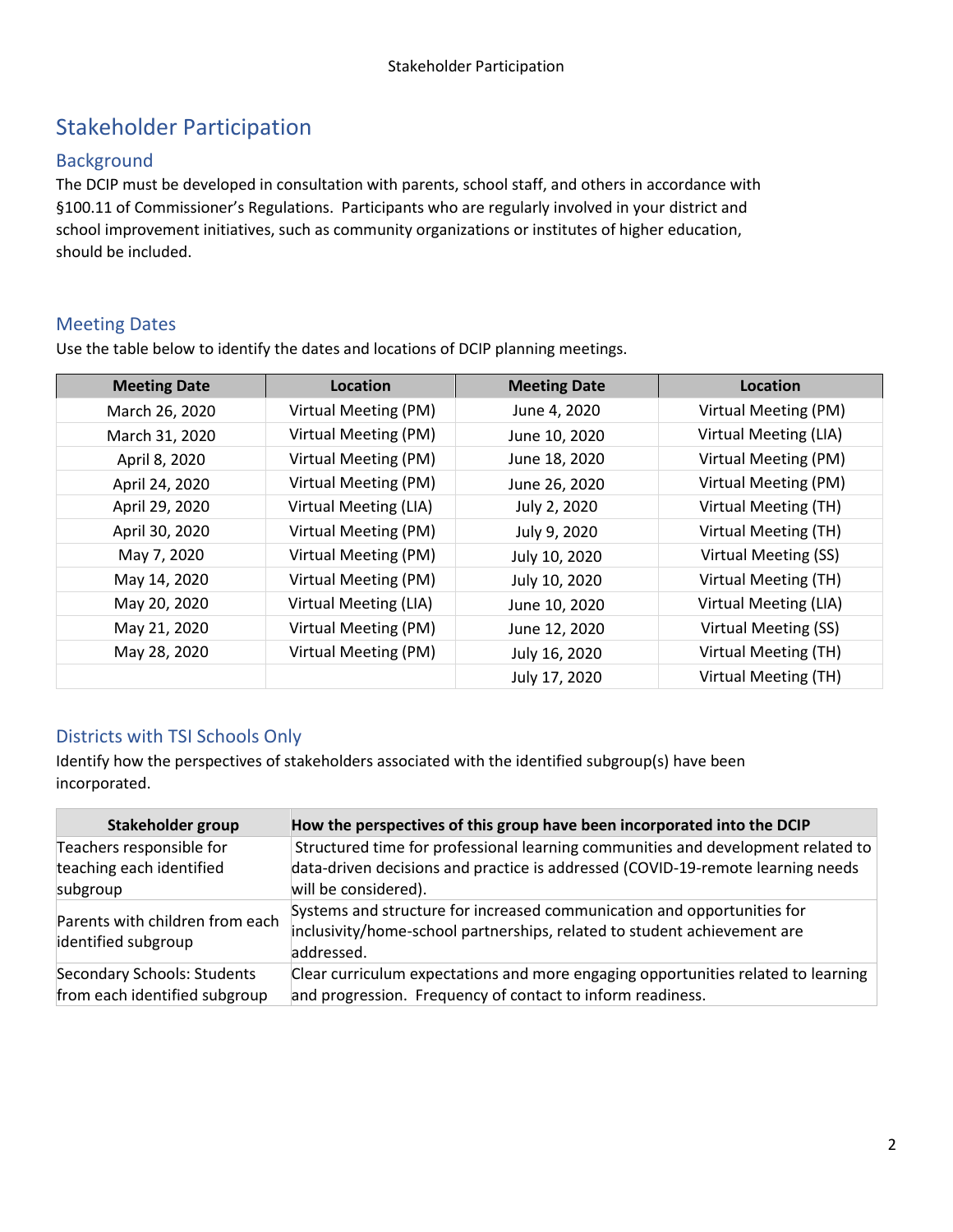#### Stakeholder Involvement Signature Page

In the table below, list the individuals involved in the development of the DCIP, their relationship with the school, and their signatures (*add additional rows as needed*).

By signing below, stakeholders ascertain that, although they may not agree with all components of the plan, they have actively participated in the development of the DCIP.

**THIS PAGE MUST BE PRINTED AND SCANNED AND SUBMITTED WITH THE DCIP.** If the District is unable to obtain a signature from an individual, the District should write "Addendum attached" and explain why it was unable the signature of the individual. If an individual identified below has objections or concerns related to the DCIP, that team member shall note "Addendum Attached" next to his or her signature and provide, in a separate document, an explanation of the specific objections or concerns.

**COVID-19 UPDATE:** NYSED will reach out to Districts in mid-June to indicate if electronic signatures will be accepted for this page due to continued restrictions on travel and public gatherings.

| <b>Stakeholder Name</b> | Role                                                                 | *Signature "Addendum attached/below" |
|-------------------------|----------------------------------------------------------------------|--------------------------------------|
| Dr. Deborah L. Wortham  | Superintendent of Schools                                            |                                      |
| Nateasha McVea          | Assistant Superintendent for Curriculum and Instruction              |                                      |
| Dr. Augustina West      | Assistant Superintendent for Secondary                               |                                      |
| <b>Tamar Walker</b>     | Assistant Superintendent for Special Student Services                |                                      |
| Ogechi Iwuoha           | Assistant Superintendent for Professional Development                |                                      |
| Valter Paci             | Assistant Superintendent for Finance                                 |                                      |
| Dr. Daniel H. Shanahan  | Assistant Superintendent for Funded Programs                         |                                      |
| <b>Melissa Barrow</b>   | Assistant Superintendent for Bilingual Education and World Languages |                                      |
| <b>Michael Smith</b>    | Director for Fine and Performing Arts                                |                                      |
| <b>Bhavin Gandhi</b>    | Interim Director of Information and Technology Services              |                                      |
| Joe Toombs              | Director of Physical Education, Health, and Athletics                |                                      |
| <b>Karen Pinel</b>      | Principal of Spring Valley High School                               |                                      |
| <b>Michael Phillips</b> | Principal of Ramapo High School                                      |                                      |
| Nadia Williams          | Parent/ Ramapo High School Teacher                                   |                                      |
| <b>Traci Gales</b>      | Parent/ Grandview Elementary School Teacher                          |                                      |

**\*Signature Addendum:** Due to COVID-19 emergency school closures, the DCIP process was conducted and finalized virtually, prohibiting physical signatures. Upon re-entry/re-opening of school, signatures will be obtained.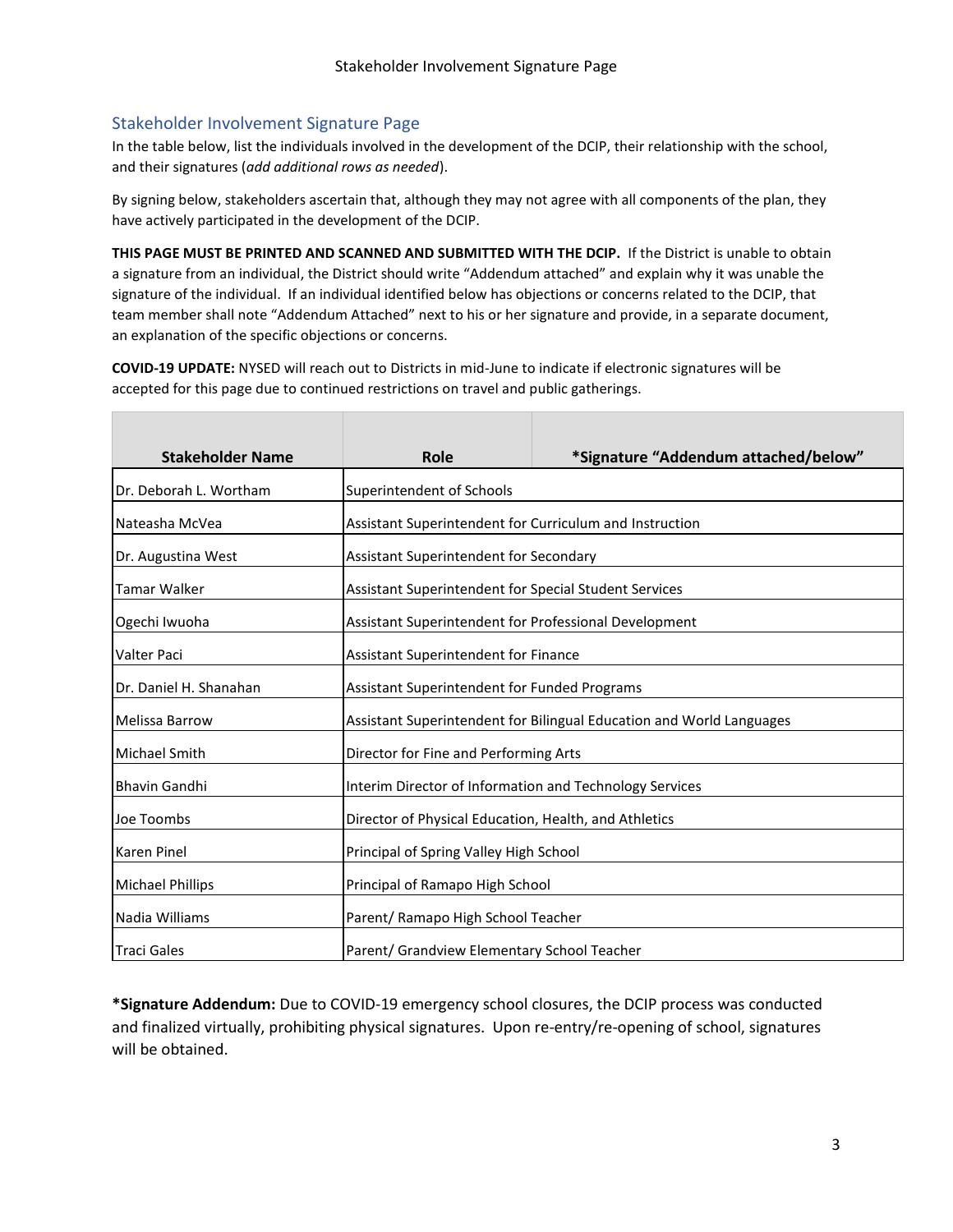|  | <b>Priority 1</b> |  |
|--|-------------------|--|
|  |                   |  |

| What will the                        | Operationalize the monitoring, support, and accountability of the adherence      |
|--------------------------------------|----------------------------------------------------------------------------------|
| <b>District prioritize to extend</b> | to the Strategic Academic Plan expectations, embedding systems, and              |
| success in 2020-21?                  | structures that foster success.                                                  |
| Why will this be prioritized?        |                                                                                  |
|                                      | A District-wide initiative requires the regular collection, analyzation, and use |
|                                      | of student and professional practice data to make targeted decisions that        |
|                                      | positively impact school improvement and academic achievement goals.             |
|                                      | While there is evidence through monthly Leadership In Action meetings that       |
|                                      | the expectation is understood, it is also evident that there are gaps in site-   |
|                                      | based data use in day to day decision making.                                    |

#### **Measuring Success:**

| <b>Qualitative Improvement: Structures, Practices and Behaviors</b>                                                                                                                  |                                                                                                                                                                                                                                                                   |                                                                       |                               |  |
|--------------------------------------------------------------------------------------------------------------------------------------------------------------------------------------|-------------------------------------------------------------------------------------------------------------------------------------------------------------------------------------------------------------------------------------------------------------------|-----------------------------------------------------------------------|-------------------------------|--|
| What do you want to see look different as an indicator that you are on the right<br>track (structures, practices, or behaviors, etc.)?                                               | When would you expect<br>to see this in place?                                                                                                                                                                                                                    |                                                                       |                               |  |
| Continuous dialog with building administrators and staff regarding the Strategic<br>Academic Plan and building goal documents to keep these priorities clear to all<br>stakeholders. |                                                                                                                                                                                                                                                                   |                                                                       | September 2020                |  |
| Systems and structures (protocols and embedded PLC time) to monitor progress<br>and make adjustments to school plans to actualize change in real-time.                               |                                                                                                                                                                                                                                                                   |                                                                       | October 2020                  |  |
| to support decisions.                                                                                                                                                                | Regular and consistent use of data to support the real-time development of goals October 2020<br>and all decisions within a building. The ability of district and building<br>administrators to produce specific data relative to all processes within the school |                                                                       |                               |  |
| Building use of the SCEP and Good Standing Goal documents to drive building<br>September 2020<br>decisions and initiatives.                                                          |                                                                                                                                                                                                                                                                   |                                                                       |                               |  |
| <b>Quantitative Improvement: Outcomes</b>                                                                                                                                            |                                                                                                                                                                                                                                                                   |                                                                       |                               |  |
| What data would you use to determine this is successful?                                                                                                                             |                                                                                                                                                                                                                                                                   |                                                                       |                               |  |
| <b>Specific Data Point</b>                                                                                                                                                           | <b>Baseline</b>                                                                                                                                                                                                                                                   |                                                                       | <b>Target</b>                 |  |
| Data Point 1 (required):                                                                                                                                                             | Middle of Year 2020                                                                                                                                                                                                                                               |                                                                       | Middle of Year 2021           |  |
| District-wide Renaissance Median                                                                                                                                                     | Time Frame:                                                                                                                                                                                                                                                       | Time Frame:                                                           |                               |  |
| <b>Student Growth Percentile (SGP)</b>                                                                                                                                               | Fall 2019 to Winter 2019                                                                                                                                                                                                                                          |                                                                       | Fall 2020 to Winter 2020      |  |
| The SGP score compares a student's                                                                                                                                                   | Assessment:                                                                                                                                                                                                                                                       | Assessment:                                                           |                               |  |
| growth from one period to another                                                                                                                                                    | Star Early Literacy (K-2): 45                                                                                                                                                                                                                                     | Star Early Literacy (K-2): 45                                         |                               |  |
| with that of the student's academic<br>peers nationwide-defined as students                                                                                                          | Star Reading Enterprise (1-12): 43<br>Star Math Enterprise (1-12): 46                                                                                                                                                                                             | Star Reading Enterprise (1-12): 45<br>Star Math Enterprise (1-12): 45 |                               |  |
| in the same grade with a similar scaled<br>score history. Typical growth is defined                                                                                                  | End of Year 2020 (optional)                                                                                                                                                                                                                                       |                                                                       | End of Year 2021              |  |
| as a range between 40 and 60 SGP<br>(Renaissance, 2019)                                                                                                                              | COVID-19 N/A                                                                                                                                                                                                                                                      | Time Frame:<br>Assessment:                                            | Fall 2020 to Spring 2021      |  |
|                                                                                                                                                                                      |                                                                                                                                                                                                                                                                   |                                                                       | Star Early Literacy (K-2): 50 |  |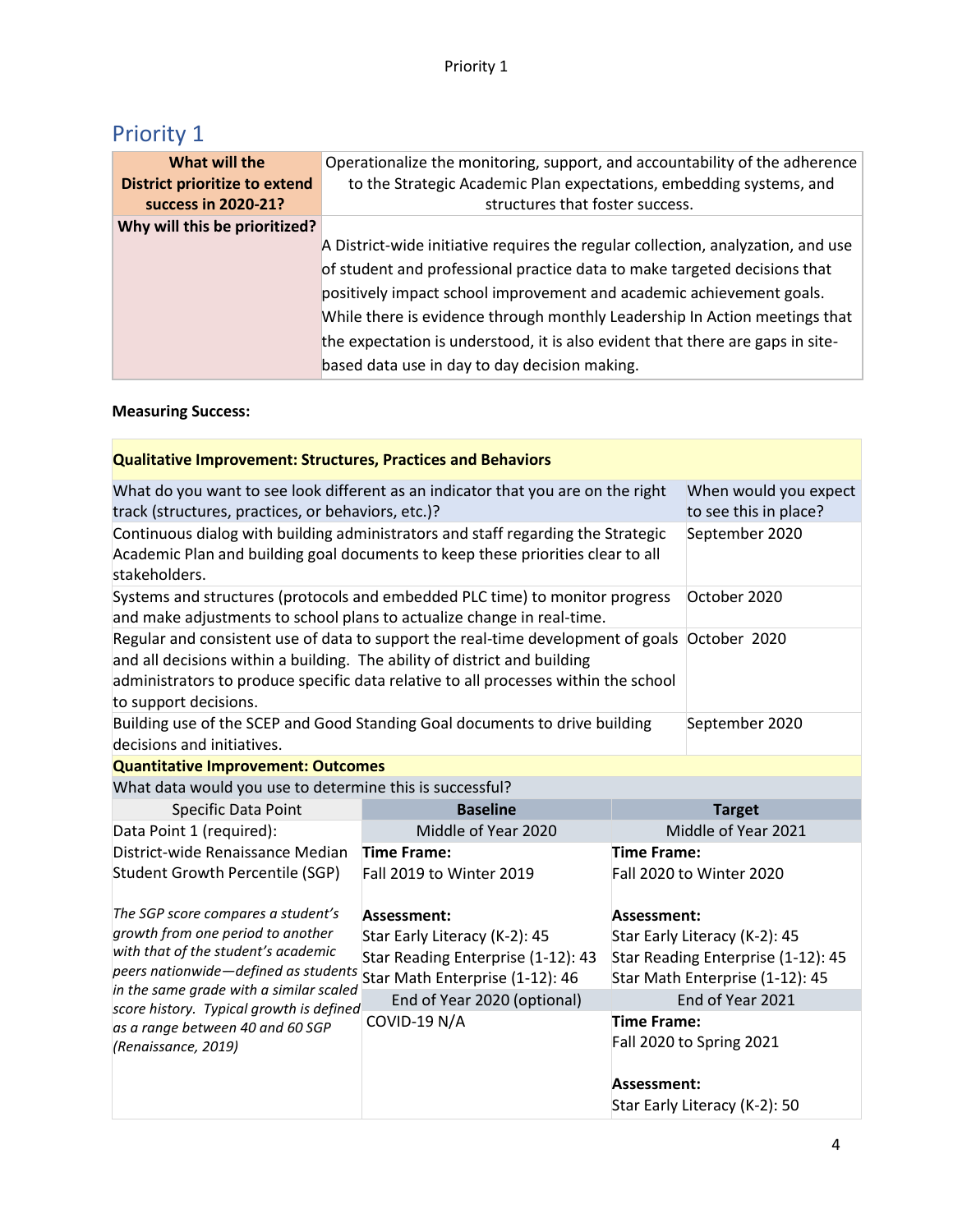|                         |                             | Star Reading Enterprise (1-12): 50<br>Star Math Enterprise (1-12): 50 |
|-------------------------|-----------------------------|-----------------------------------------------------------------------|
| Datapoint 2 (optional): | Middle of Year 2020         | Middle of Year 2021                                                   |
|                         | End of Year 2020 (optional) | End of Year 2021                                                      |
|                         |                             |                                                                       |

|                       |                   | NGQUY TILOGGU JULIUMIY                                                                                                                                                                                                                                                                                                                                                                                                                                                                                      |
|-----------------------|-------------------|-------------------------------------------------------------------------------------------------------------------------------------------------------------------------------------------------------------------------------------------------------------------------------------------------------------------------------------------------------------------------------------------------------------------------------------------------------------------------------------------------------------|
| <b>Start</b>          | End               | <b>Action</b>                                                                                                                                                                                                                                                                                                                                                                                                                                                                                               |
|                       |                   |                                                                                                                                                                                                                                                                                                                                                                                                                                                                                                             |
| August 2020 September | 2020              | The Superintendent and Assistant Superintendents will use the District<br>Strategic Plan, aligned to the action planning identified in the DCIP, to<br>communicate the district priorities and goals to all stakeholders via the District<br>Website, Newsletters, workshops, and other social media. This communication<br>will increase community awareness and ownership of the Strategic Plan.                                                                                                          |
| August 2020 September | 2020              | The Assistant Superintendents will meet with each building principal to<br>determine each building's progress toward alignment of school processes with<br>the District Strategic Plan and Pillars as evidence in school-based plans, building<br>communication, and teacher surveys.                                                                                                                                                                                                                       |
| August 2020           | September<br>2020 | Assistant Superintendents will create a plan to provide for administrators on<br>how to best use and access Schoology, Remind, Classlink, Parent Portal, and<br>Student Portal. Access and skill in using these platforms will increase a<br>feeling of support as well as creating accountability that all members of the<br>administration team can speak to and work within these platforms to help<br>teachers grow their practice. This plan will be monitored through parent and<br>teacher feedback. |
| August 2020 September | 2020              | The District will establish expectations for teaching and learning at each level<br>regarding asynchronous and synchronous learning for teachers and students in<br>the event of a break in the school year ensuring that the quality of instruction is<br>aligned to the expectations of Pillar One in the Strategic Plan. Monitoring of<br>lessons will be done at the building level and the data will be reviewed at<br>monthly principal meetings.                                                     |
| August 2020 September | 2020              | The District will establish a plan to ensure that all students have equal access to<br>online learning by providing devices and connectivity to Wi-Fi, allowing<br>students to effectively participate in learning provided at their grade-level<br>and/or course content. This data will be reviewed at District Leadership<br>meetings and adjustments to the plan will be made.                                                                                                                          |
| August 2020 September | 2020              | The District will create a plan to gather data from all stakeholders to determine<br>the effectiveness of online instruction in the event of a break in the school year.<br>This data will be used to inform the effectiveness of the application of<br>resources and determine additional steps to ensure equity of access and quality<br>of instruction.                                                                                                                                                  |
| August 2020 September | 2020              | The Assistant Superintendents will provide support to the building to create<br>building schedules for the delivery of instruction that maximize student learning<br>opportunities and ensure that all students have equal access to rigorous<br>courses, including interventions in a safe and healthy environment.                                                                                                                                                                                        |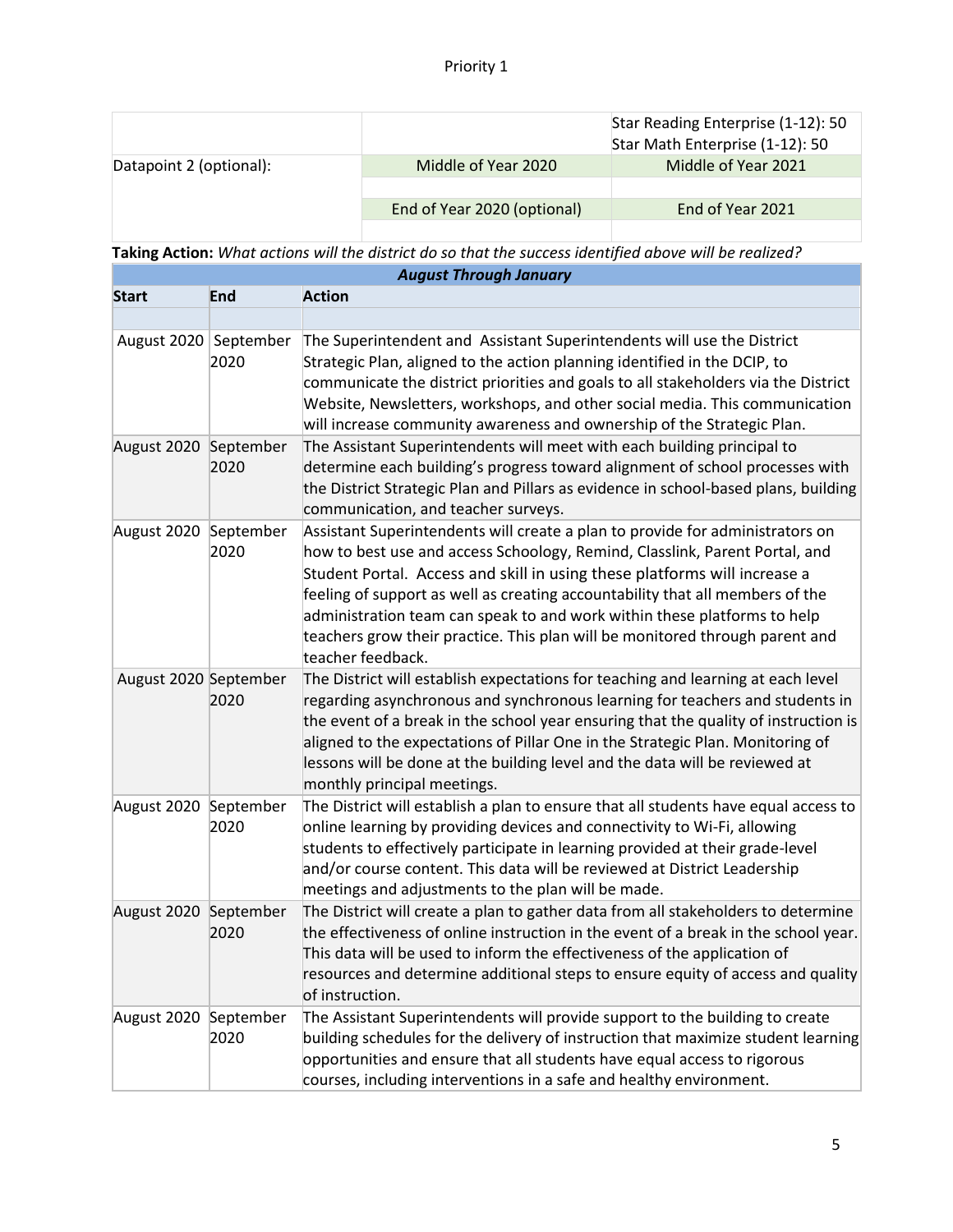| August 2020 September | 2020             | Assistant Superintendents will support the creation of regularly scheduled<br>school-based PLCs that allow adequate time for teachers to collaborate, using<br>data to inform planning and accelerate student achievement. Monitoring of the<br>schedule will occur at monthly meetings with principals and district schedulers.                                                                                                 |
|-----------------------|------------------|----------------------------------------------------------------------------------------------------------------------------------------------------------------------------------------------------------------------------------------------------------------------------------------------------------------------------------------------------------------------------------------------------------------------------------|
| August 2020 September | 2020             | Assistant Superintendents and/or district consultants will provide professional<br>development to build the capacity for administrators and teams to use data to<br>drive building-level decisions, including the use of data protocols. Evidence of<br>use of protocols will be reviewed at monthly principal meetings along with<br>steps to strengthen use.                                                                   |
| August 2020 September | 2020             | The District will conduct the follow-up Data Triangle survey with a 90%<br>response rate from staff and students in all buildings to ascertain District assets<br>and to gain perceptual data at a reliable level to make decisions regarding all<br>relevant aspects of student learning.                                                                                                                                       |
| September<br>2020     | November<br>2020 | Assistant Superintendents will co-lead, with district consultants, the Leadership<br>in Action meetings for principals and leadership teams in order to align district<br>communication and messaging. Agenda, meeting notes will reflect the<br>partnership between the district and consultants.                                                                                                                               |
| September<br>2020     | November<br>2020 | Assistant Superintendents will provide, through monthly principal meetings,<br>support for buildings in developing comprehensive systems for using multiple<br>data-sets to strategically plan to meet priorities of the Strategic Plan and<br>accelerate student achievement. This data will be included in the District<br>database.                                                                                           |
| September<br>2020     | November<br>2020 | The Assistant Superintendents and/or district consultants will meet with<br>building leaders monthly to monitor the progress of the SCEP and Good<br>Standing Building Plans in preparation for Quarterly Reports. Quarterly Reports<br>will reflect the depth and quality of evidence described in Pillar 4 of the<br>Strategic Plan. Action steps for each building will include persons accountable<br>and evidence required. |
| September<br>2020     | November<br>2020 | The Assistant Superintendents will use monthly meetings to listen to building<br>administration to consider the needs and voices of building-level leadership.                                                                                                                                                                                                                                                                   |
| September<br>2020     | November<br>2020 | The Assistant Superintendents will meet with building leadership at monthly<br>meetings to assess whether resources for instruction and operations are<br>adequate to support the successful implementation of programs identified in<br>the building plans.                                                                                                                                                                     |
| November<br>2020      |                  | January 2021 Assistant Superintendents will co-lead, with district consultants, the Leadership<br>in Action meetings for principals and leadership teams in order to align district<br>communication and messaging. Agenda, meeting notes will reflect the<br>partnership between the district and consultants.                                                                                                                  |
| November<br>2020      |                  | January 2021 Assistant Superintendents will provide, through monthly principal meetings,<br>support for buildings in developing comprehensive systems for using multiple<br>data-sets to strategically plan to meet priorities of the Strategic Plan and<br>accelerate student achievement. This data will be included in the District<br>database.                                                                              |
| November<br>2020      |                  | January 2021 The Assistant Superintendents and/or district consultants will meet with<br>building leaders monthly to monitor the progress of the SCEP and Good<br>Standing Building Plans in preparation for Quarterly Reports. Quarterly Reports<br>will reflect the depth and quality of evidence described in Pillar 4 of the                                                                                                 |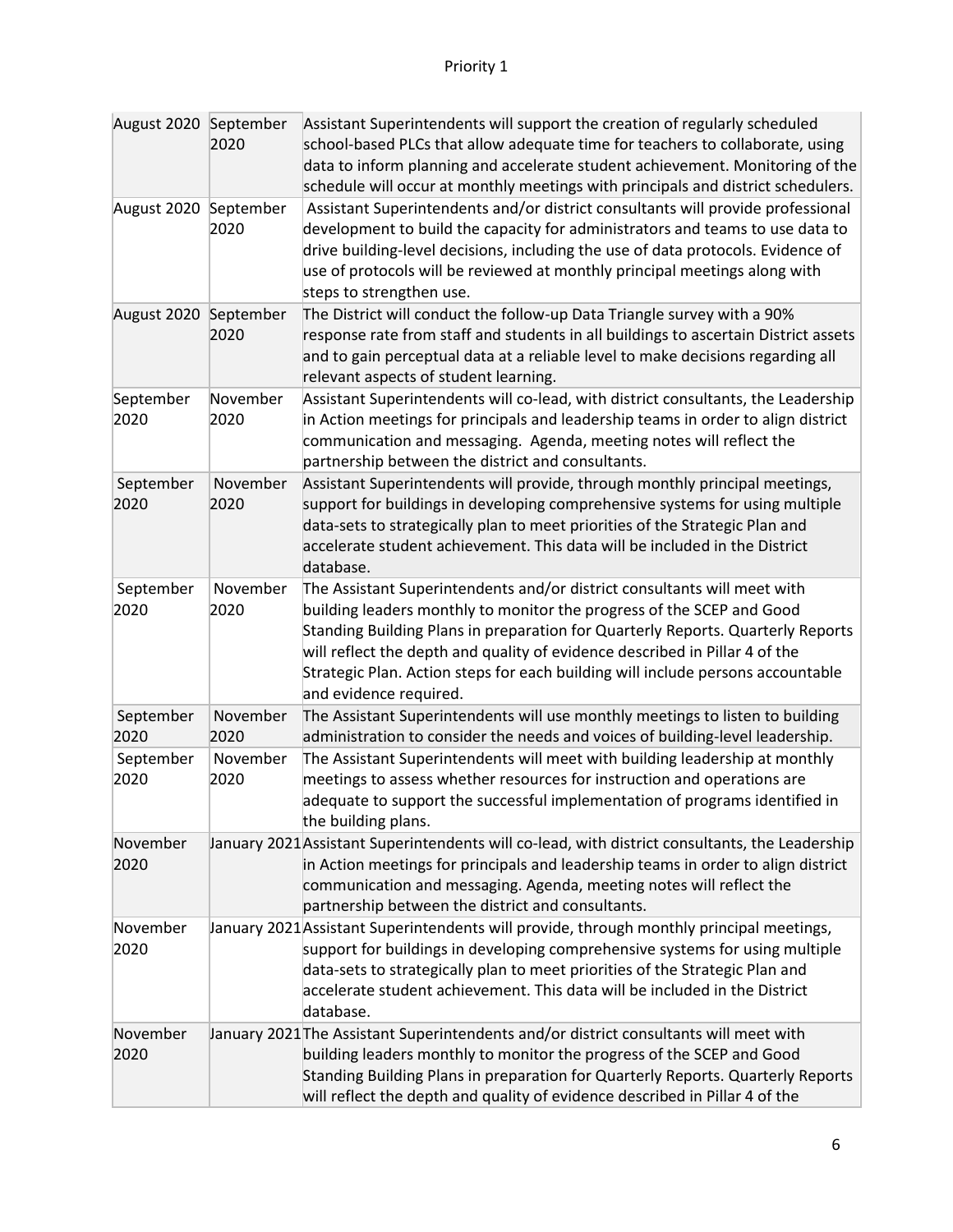|                  |                  | Strategic Plan. Action steps for each building will include persons accountable<br>and evidence required.                                                                                                                                                                                                                                                                                                                                                        |
|------------------|------------------|------------------------------------------------------------------------------------------------------------------------------------------------------------------------------------------------------------------------------------------------------------------------------------------------------------------------------------------------------------------------------------------------------------------------------------------------------------------|
| November<br>2020 |                  | January 2021 The Assistant Superintendents will use monthly meetings to listen to building<br>administration to consider the needs and voices of building-level leadership.<br>Survey and end of year reflections data will be used to continue to support<br>strong collaboration.                                                                                                                                                                              |
| November<br>2020 |                  | January 2021 The Assistant Superintendents will meet with building leadership at a mid-year<br>meeting to assess whether resources for instruction and operations are<br>adequate to support the successful implementation of programs identified in<br>the building plans. Scheduling and resource allocations will be adjusted to meet<br>the needs identified at the mid-year meeting.                                                                        |
|                  |                  | <b>January Through June</b>                                                                                                                                                                                                                                                                                                                                                                                                                                      |
| <b>Start</b>     | <b>End</b>       | <b>Action</b>                                                                                                                                                                                                                                                                                                                                                                                                                                                    |
| January<br>2021  |                  | January 2021 Assistant Superintendents and consultants will lead a mid-year review of<br>district and building data to determine progress toward meeting goals<br>identified in Strategic Plan, DCIP, and building plans. Goals and action plans will<br>be adjusted at the district and building levels to respond to data analysis.<br>Differentiated support will be provided at all levels to create action steps to<br>provide adequate course corrections. |
| January<br>2021  | April 2021       | The Assistant Superintendents will meet with building leadership at monthly<br>meetings to assess whether resources for instruction and operations are<br>adequate to support the successful implementation of programs identified in<br>the building plans.                                                                                                                                                                                                     |
| January<br>2021  | April 2021       | Assistant Superintendents will co-lead, with district consultants, the Leadership<br>in Action meetings for principals and leadership teams in order to align district<br>communication and messaging. Agenda, meeting notes will reflect the<br>partnership between the district and consultants.                                                                                                                                                               |
| January<br>2021  | April 2021       | Assistant Superintendents will provide, through monthly principal meetings,<br>support for buildings in developing comprehensive systems for using multiple<br>data-sets to strategically plan to meet priorities of the Strategic Plan and<br>accelerate student achievement. This data will be included in the District<br>database.                                                                                                                           |
| January<br>2021  | April 2021       | The Assistant Superintendents and/or district consultants will meet with<br>building leaders monthly to monitor the progress of the SCEP and Good<br>Standing Building Plans in preparation for Quarterly Reports. Quarterly Reports<br>will reflect the depth and quality of evidence described in Pillar 4 of the<br>Strategic Plan. Action steps for each building will include a person accountable<br>and evidence required.                                |
| January<br>2021  | April 2021       | The Assistant Superintendents will use monthly meetings to listen to building<br>administration to consider the needs and voices of building-level leadership.                                                                                                                                                                                                                                                                                                   |
| April 2021       | <b>June 2021</b> | The Assistant Superintendents will meet with building leadership at monthly<br>meetings to assess whether resources for instruction and operations are<br>adequate to support the successful implementation of programs identified in<br>the building plans.                                                                                                                                                                                                     |
| April 2021       | June 2021        | Assistant Superintendents will co-lead, with district consultants, the Leadership<br>in Action meetings for principals and leadership teams in order to align district                                                                                                                                                                                                                                                                                           |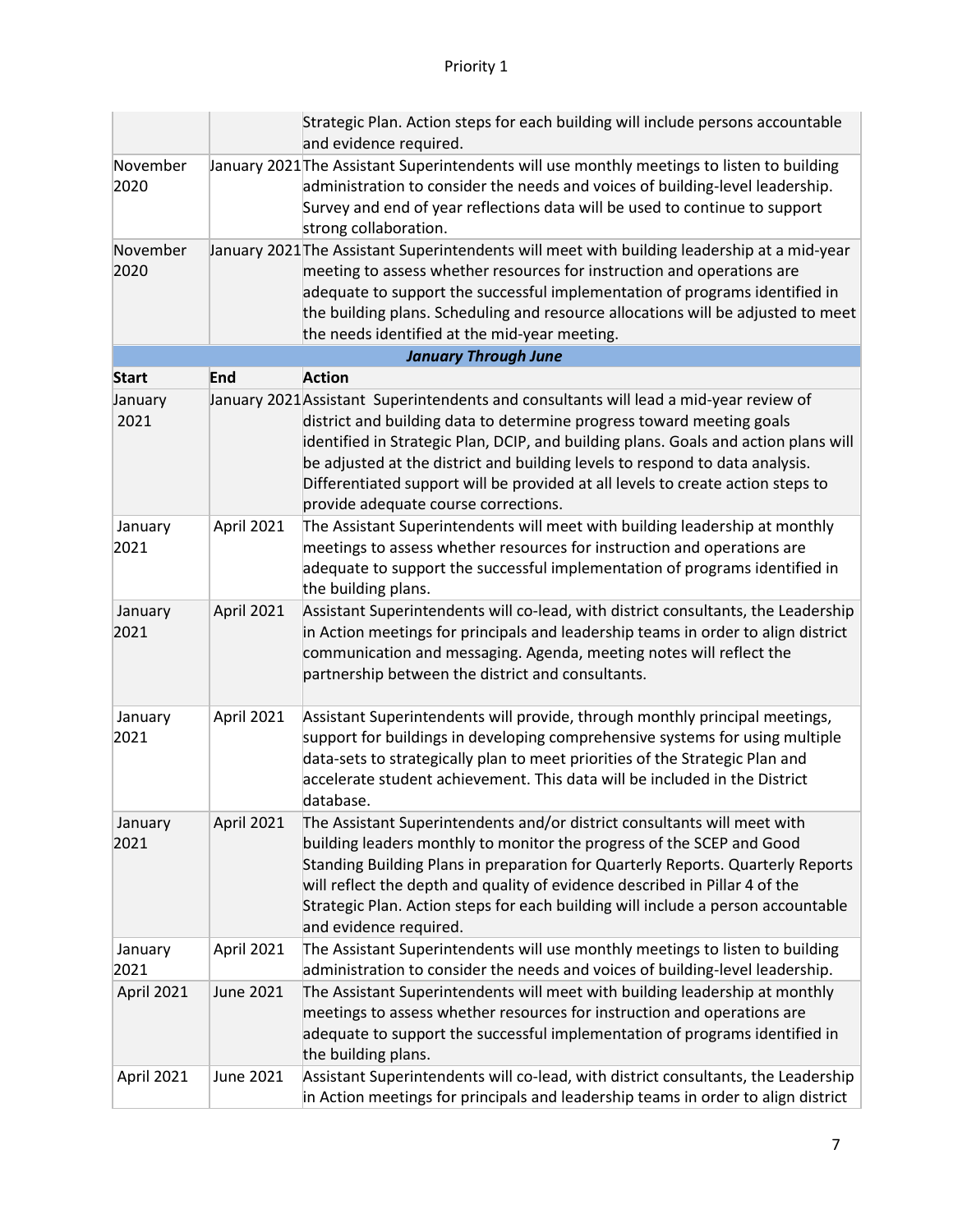|            |                  | communication and messaging. Agenda, meeting notes will reflect the<br>partnership between the district and consultants.                                                                                                                                                                                                                                                                                                          |
|------------|------------------|-----------------------------------------------------------------------------------------------------------------------------------------------------------------------------------------------------------------------------------------------------------------------------------------------------------------------------------------------------------------------------------------------------------------------------------|
| April 2021 | <b>June 2021</b> | Assistant Superintendents will provide, through monthly principal meetings,<br>support for buildings in developing comprehensive systems for using multiple<br>data-sets to strategically plan to meet priorities of the Strategic Plan and<br>accelerate student achievement. This data will be included in the District<br>database.                                                                                            |
| April 2021 | June 2021        | The Assistant Superintendents and/or district consultants will meet with<br>building leaders monthly to monitor the progress of the SCEP and Good<br>Standing Building Plans in preparation for Quarterly Reports. Quarterly Reports<br>will reflect the depth and quality of evidence described in Pillar 4 of the<br>Strategic Plan. Action steps for each building will include a person accountable<br>and evidence required. |
| April 2021 | June 2021        | The Assistant Superintendents will use monthly meetings to listen to building<br>administration to consider the needs and voices of building-level leadership.<br>Survey and end of year reflections data will be used to continue to support<br>strong collaboration.                                                                                                                                                            |
| June 2021  | June 2021        | District Superintendents and consultants will lead an end of the year review of<br>district and building data to determine progress toward meeting goals<br>identified in Strategic Plan, DCIP and building plans. Communication of success<br>and challenges will be shared to inform plans for the next year.                                                                                                                   |

| <b>Need</b>              | <b>Strategy to Address</b>                                                                                                | When               |
|--------------------------|---------------------------------------------------------------------------------------------------------------------------|--------------------|
| Challenge of meetings in | Meetings will change to virtual if COVID-19<br>person/in groups for discussion prevents the school from being in session. | Whenever necessary |
|                          |                                                                                                                           |                    |
|                          |                                                                                                                           |                    |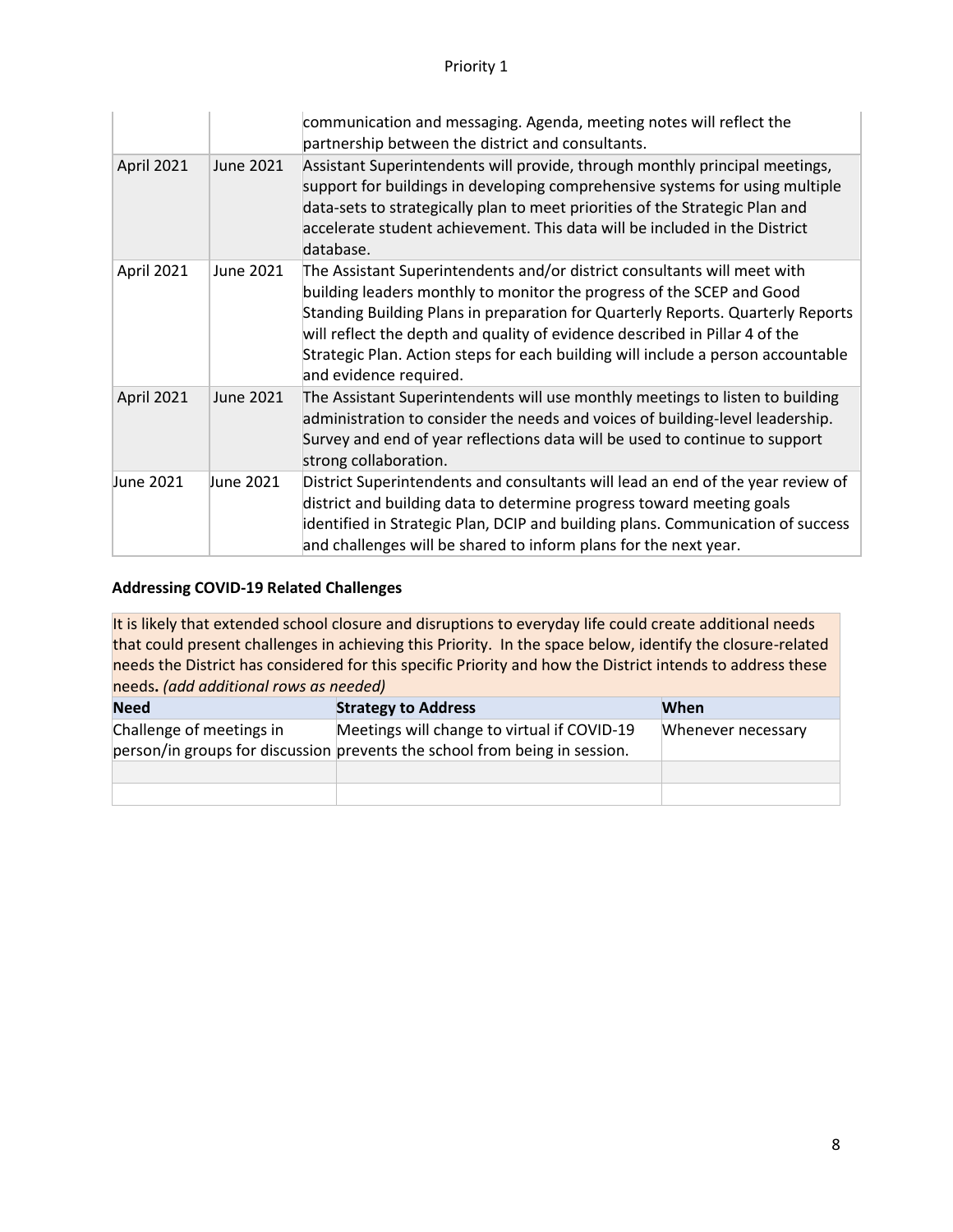| What will the<br><b>District prioritize to extend</b><br>success in 2020-21? | Institutionalize regular collection, analyzation, and use of data to drive all<br>District-wide decisions impacting student outcomes (instructional planning<br>and delivery; communication/feedback; and professional development) at<br>high levels.                                                                                                   |
|------------------------------------------------------------------------------|----------------------------------------------------------------------------------------------------------------------------------------------------------------------------------------------------------------------------------------------------------------------------------------------------------------------------------------------------------|
| Why will this be prioritized?                                                | Professional development must continue to enhance the knowledge and<br>understanding of leaders and teachers related to how and when data is to be<br>collected, analyzed, and used to inform planning, practice, and feedback.<br>There is a need to scaffold the use of current systems and tools to increase<br>data knowledge and support readiness. |

#### **Measuring Success:** *What will the District look to as evidence of this being successful?*

#### **Qualitative Improvement: Structures, Practices, and Behaviors**

| What do you want to see look different as an indicator that you are on the right<br>track (structures, practices, or behaviors, etc.)?                                                                                                                                             | When would you expect<br>to see this in place? |
|------------------------------------------------------------------------------------------------------------------------------------------------------------------------------------------------------------------------------------------------------------------------------------|------------------------------------------------|
| A district-wide learning walk tool that is used consistently and effectively<br>throughout the district to provide usable data to the buildings that enables them<br>to identify trends to inform professional learning and improve the everyday<br>instruction in each classroom. | September 2020                                 |
| Participants of professional learning communities standardize protocols and<br>consistently use data to make decisions to positively impact student learning<br>(interventions, scaffolds, and enrichment).                                                                        | October 2020                                   |
| District administration will use multiple forms of data to make target decisions to September 2020<br>improve operations and enhance student achievement.                                                                                                                          |                                                |
|                                                                                                                                                                                                                                                                                    |                                                |
| <b>Quantitative Improvement: Outcomes</b>                                                                                                                                                                                                                                          |                                                |
| What data would you use to determine this is successful?                                                                                                                                                                                                                           |                                                |

| <b>Specific Data Point</b>                                         | <b>Baseline</b>                   | <b>Target</b>                                                    |
|--------------------------------------------------------------------|-----------------------------------|------------------------------------------------------------------|
| Data Point 1 (required): Bi-Weekly                                 | Middle of Year 2020               | Middle of Year 2021                                              |
| ASI/Principal data conferences                                     | 3 District-lead Monthly Principal | 10 District-lead (Weekly) Principal                              |
| (Grade level-bands; ESSA and                                       | Data Conferences/Check-ins        | Data Conference/Check-ins                                        |
| localized accountability data) -                                   | End of Year 2020 (optional)       | End of Year 2021                                                 |
| collection and analysis through the COVID-19 N/A<br>data-dashboard |                                   | 20 District-lead (Weekly) Principal<br>Data Conference/Check-ins |
| Data point 2 (optional):                                           | Middle of Year 2020               | Middle of Year 2021                                              |
|                                                                    |                                   |                                                                  |
|                                                                    | End of Year 2020 (optional)       | End of Year 2021                                                 |
|                                                                    |                                   |                                                                  |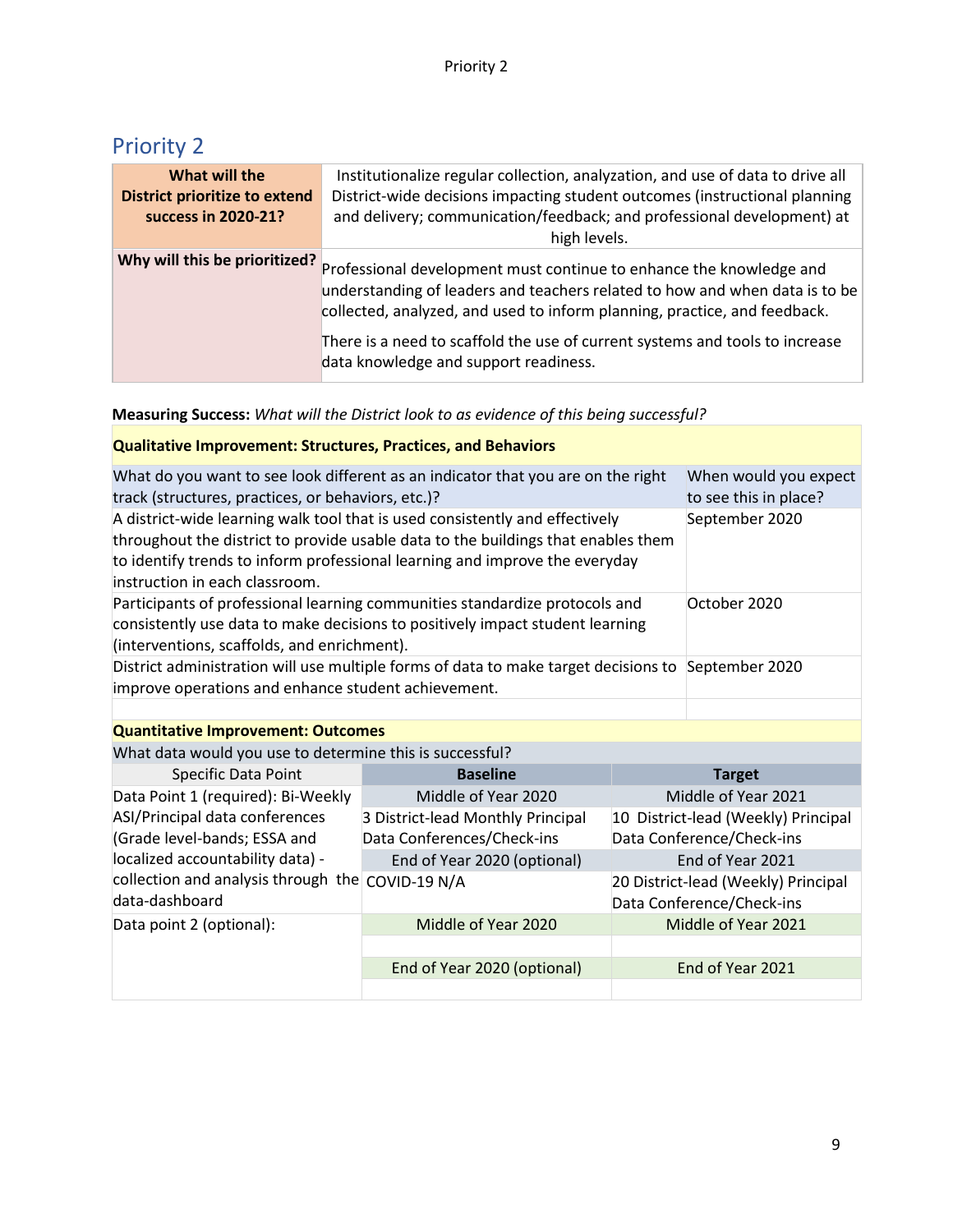| <b>August Through January</b> |                   |                                                                                                                                                                                                                                                                                                                                                                                                                |  |
|-------------------------------|-------------------|----------------------------------------------------------------------------------------------------------------------------------------------------------------------------------------------------------------------------------------------------------------------------------------------------------------------------------------------------------------------------------------------------------------|--|
| <b>Start</b>                  | <b>End</b>        | <b>Action</b>                                                                                                                                                                                                                                                                                                                                                                                                  |  |
| August 2020                   | September<br>2020 | The Assistant Superintendents will review data from the learning walk database<br>to make observations and provide evidence of the effectiveness of this tool to<br>monitor and impact teacher practice. (Pillar 1)                                                                                                                                                                                            |  |
| August 2020 September         | 2020              | Assistant Superintendents, in discussion with building principals, will use data<br>from the learning walk data- base and building feedback to determine the next<br>steps to increase the effectiveness of this tool to actualize Pillar 1 goals.                                                                                                                                                             |  |
| August 2020                   | September<br>2020 | Assistant Superintendents will revisit 5/20/80 classroom visitation expectations<br>with building principals to reaffirm the use of the Learning-walk tool as a<br>practice, to monitor and support teaching and learning, through the analysis of<br>data, to determine progress.                                                                                                                             |  |
| August 2020 September         | 2020              | Assistant Superintendents will provide professional learning, along with<br>consultants, to review the coaching cycle process, including the elements of<br>effective feedback. A rubric and resources will be shared to support the<br>monitoring of feedback for building principals.                                                                                                                        |  |
| September<br>2020             | January<br>2021   | Assistant Superintendents will systematically and explicitly review learning walk<br>data monthly with building leadership to track the quality and effectiveness of<br>everyday instruction. Expectations for building leaders will include maintaining<br>a consistent log of feedback, coaching, and support for teachers.                                                                                  |  |
| September<br>2020             | October<br>2020   | Assistant Superintendents will provide support to building administrators to use<br>formal and informal observations data, as well as learning walk data, to identify<br>teachers needing additional support or those that require teacher<br>improvement plans. Assistant Superintendents will support teachers in crafting<br>plans to improve instruction, including specific timelines for accountability. |  |
| September<br>2020             | January<br>2020   | Assistant Superintendents and building leaders will conduct quarterly learning<br>walks (2) in order to define, discuss, and coach the qualities of effective<br>instruction for the improvement and calibration of expectations for<br>instructional practice. A review of building feedback to determine the impact of<br>calibration will be done as a follow-up to ensure accountability.                  |  |
| September<br>2020             | January<br>2021   | Assistant Superintendent will collaborate with building principals in monthly<br>principal meetings to guide the development of strong PLCs in each building<br>where teams use data regularly, including student work to accelerate learning<br>for all students. A rubric for effective PLCs will be used to guide reflections and<br>gather data.                                                           |  |
| November<br>2020              | November<br>2020  | Assistant Superintendents will review building schedules with principals to<br>assess the effectiveness of the building schedules to provide equity in access<br>for all students to rigorous instruction and support for interventions for<br>students not meeting standards to close achievement gaps.                                                                                                       |  |
|                               |                   |                                                                                                                                                                                                                                                                                                                                                                                                                |  |
|                               |                   | January Through June                                                                                                                                                                                                                                                                                                                                                                                           |  |
| <b>Start</b>                  | <b>End</b>        | <b>Action</b>                                                                                                                                                                                                                                                                                                                                                                                                  |  |
| January<br>2021               | January<br>2021   | Assistant Superintendents and/or district consultants will meet with building<br>principals to review learning walk data and assess the alignment of data with<br>school achievement data to determine the impact of learning walk data on daily                                                                                                                                                               |  |

**Taking Action:** *What actions will the district do so that the success identified above will be realized?*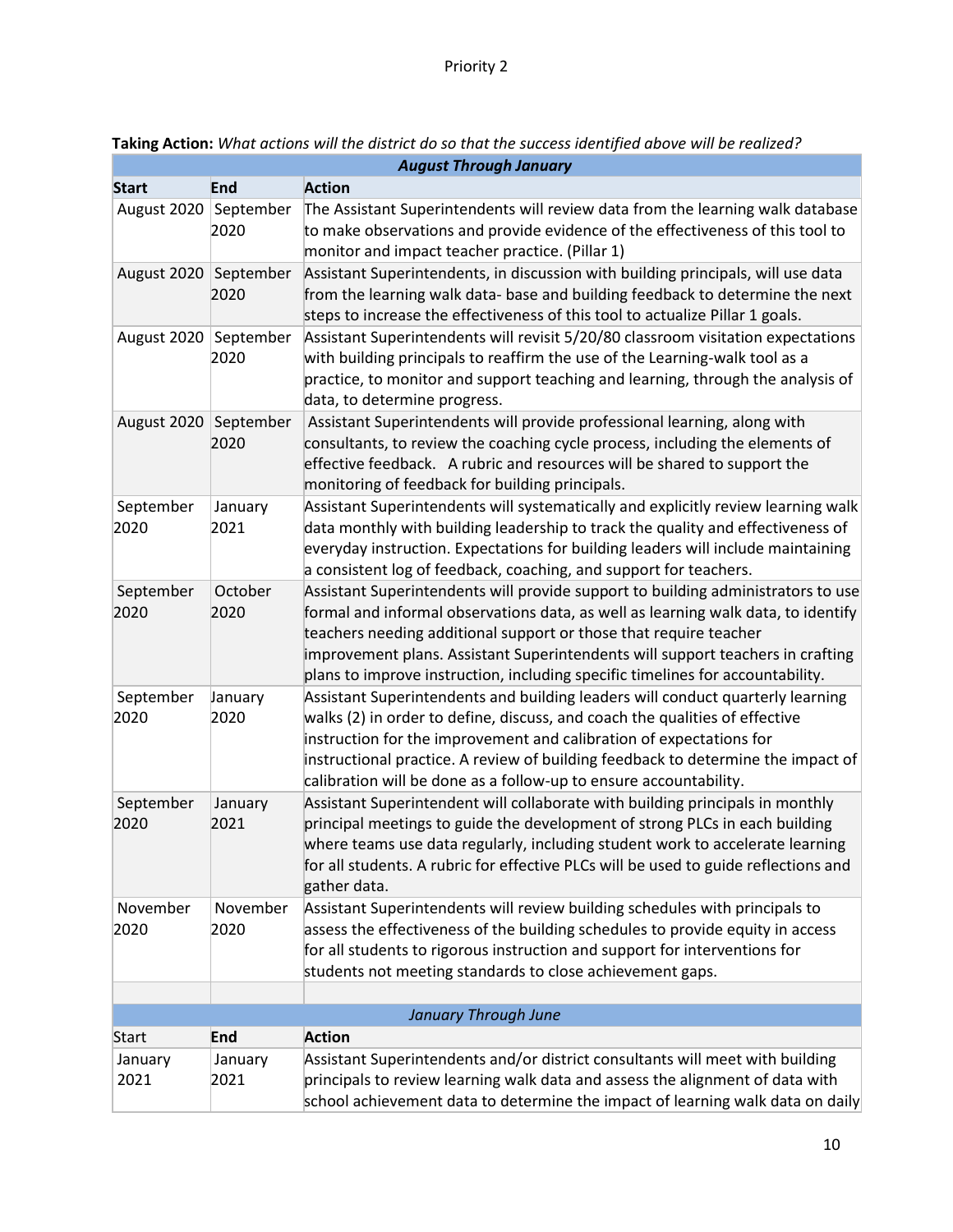|                        |                  | practice and student achievement. Building leaders will use data to identify<br>professional learning opportunities to close gaps in instructional practice.                                                                                                                                                                                                                                                                                                                              |
|------------------------|------------------|-------------------------------------------------------------------------------------------------------------------------------------------------------------------------------------------------------------------------------------------------------------------------------------------------------------------------------------------------------------------------------------------------------------------------------------------------------------------------------------------|
| January 2021 January   | 2021             | Assistant Superintendents will review building schedules with principals to<br>assess the effectiveness of the building schedules to provide equity in access<br>for all students to rigorous instruction and support for interventions for<br>students not meeting standards to close achievement gaps.                                                                                                                                                                                  |
| January 2021 June 2021 |                  | Assistant Superintendents will systematically and explicitly review learning walk<br>data monthly with building leadership to track the quality and effectiveness of<br>everyday instruction. Expectations for building leaders will include maintaining<br>a consistent log of feedback, coaching, and support for teachers.                                                                                                                                                             |
| January 2021 June 2021 |                  | Assistant Superintendents will provide support to building administrators to use<br>formal and informal observations data, as well as learning walk data, to identify<br>teachers needing additional support or those that require teacher<br>improvement plans. Assistant Superintendents will support teachers in crafting<br>plans to improve instruction, including specific timelines for accountability.                                                                            |
| January 2021 June 2021 |                  | Assistant Superintendents and building leaders will conduct quarterly learning<br>walks in order to define, discuss, and coach the qualities of effective instruction<br>for the improvement and calibration of expectations for instructional practice.<br>A review of building feedback to determine the impact of calibration will be<br>done as a follow-up to ensure accountability.                                                                                                 |
| January 2021 June 2021 |                  | Assistant Superintendent will collaborate with building principals in monthly<br>principal meetings to guide the development of strong PLCs in each building<br>where teams use data regularly, including student work to accelerate leaving<br>for all students. A rubric for effective PLCs will be used to guide reflections and<br>gather data.                                                                                                                                       |
| <b>June 2021</b>       | <b>June 2021</b> | Assistant Superintendents, along with consultants, will review learning walk<br>and student achievement data to determine if instructional effectiveness in<br>everyday instruction has improved. Data analysis should include the<br>examination of the fidelity to the learning walk expectations for administrators,<br>the type of feedback given to teaching staff, and the impact on teaching and<br>learning. Possible next steps for professional development should be reviewed. |

| <b>Need</b>        | <b>Strategy to Address</b>                                                                                                                                            | When                  |
|--------------------|-----------------------------------------------------------------------------------------------------------------------------------------------------------------------|-----------------------|
| Learning Walks and | Discussion with administrators and possibly                                                                                                                           | If schools are closed |
| Observational Data | teacher groups will need to be held to developagain<br>protocols for the collection of observational<br>data and feedback structures in virtual<br><i>instruction</i> |                       |
|                    |                                                                                                                                                                       |                       |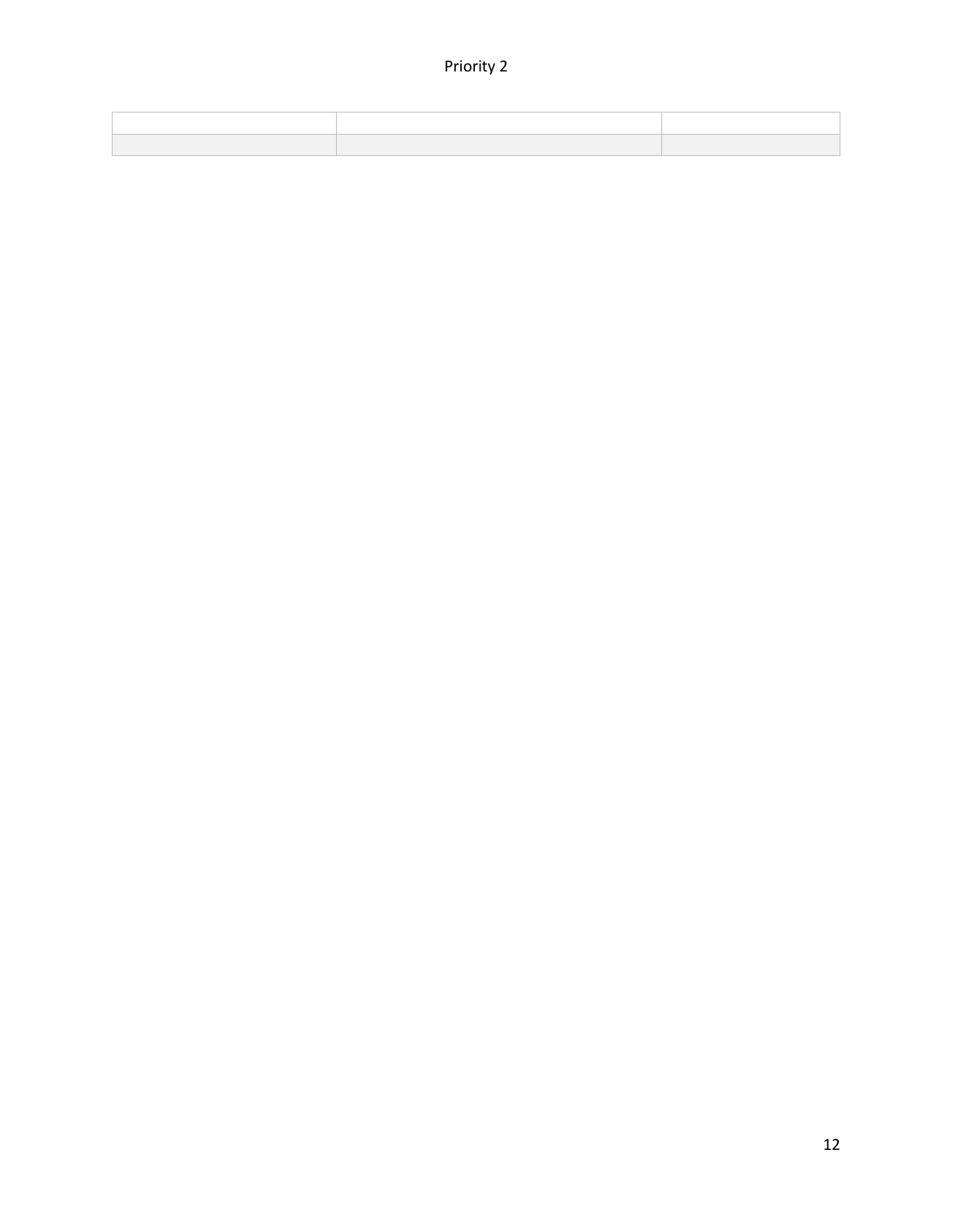| What will the<br><b>District prioritize to extend</b><br>success in 2020-21? | Operationalize guaranteed, viable curriculum and practices with fidelity, in all<br>areas, for all students.                                                                                                                                                                      |
|------------------------------------------------------------------------------|-----------------------------------------------------------------------------------------------------------------------------------------------------------------------------------------------------------------------------------------------------------------------------------|
| Why will this be prioritized?                                                | While student proficiency data indicates that decisions made regarding<br>curriculum in the areas of English Language Arts and Mathematics (K-8) have<br>been impactful, articulation and alignment efforts need to continue with a<br>heavy emphasis on secondary in said areas. |

**Measuring Success:** *What will the District look to as evidence of this being successful?*

| <b>Qualitative Improvement: Structures, Practices and Behaviors</b>                                                                                                 |                                                                                                                                                                  |                                                |                          |  |  |
|---------------------------------------------------------------------------------------------------------------------------------------------------------------------|------------------------------------------------------------------------------------------------------------------------------------------------------------------|------------------------------------------------|--------------------------|--|--|
| What do you want to see look different as an indicator that you are on the right<br>track (structures, practices, or behaviors, etc.)?                              |                                                                                                                                                                  | When would you expect<br>to see this in place? |                          |  |  |
| (virtual platforms will be utilized)                                                                                                                                | Eight to twelve-week instructional plans aligned with common assessments<br>October 2020                                                                         |                                                |                          |  |  |
|                                                                                                                                                                     | Protocols for looking at student work used to adjust curriculum pacing guides and October 2020<br>interventions, enrichment (virtual platforms will be utilized) |                                                |                          |  |  |
| Data-based analysis of student achievement to inform curriculum (virtual<br>October 2020<br>platforms will be utilized)                                             |                                                                                                                                                                  |                                                |                          |  |  |
| The guaranteed and viable curriculum across all curriculum areas that are<br>June 2021<br>standards-based and rigorous/ percentage of student achievement increases |                                                                                                                                                                  |                                                |                          |  |  |
| <b>Quantitative Improvement: Outcomes</b>                                                                                                                           |                                                                                                                                                                  |                                                |                          |  |  |
| What data would you use to determine this is successful?                                                                                                            |                                                                                                                                                                  |                                                |                          |  |  |
| Specific Data Point                                                                                                                                                 | <b>Baseline</b>                                                                                                                                                  |                                                | <b>Target</b>            |  |  |
| Data Point 1 (required): 2 Common                                                                                                                                   | Middle of Year 2020                                                                                                                                              | Middle of Year 2021                            |                          |  |  |
| Assessments across K-12 (English<br>and Math) - Baseline, Midterm, and                                                                                              | N/A                                                                                                                                                              | Midterm Exam/20 Wk. Common<br>Assessments      |                          |  |  |
| Final (if course ends in a Regents                                                                                                                                  | End of Year 2020 (optional)                                                                                                                                      |                                                | End of Year 2021         |  |  |
| exam final is not given)                                                                                                                                            | COVID-19 N/A                                                                                                                                                     | Assessments                                    | Final Exam/20 Wk. Common |  |  |
| Data point 2 (optional):                                                                                                                                            | Middle of Year 2020                                                                                                                                              |                                                | Middle of Year 2021      |  |  |
|                                                                                                                                                                     |                                                                                                                                                                  |                                                |                          |  |  |
|                                                                                                                                                                     | End of Year 2020 (optional)                                                                                                                                      | End of Year 2021                               |                          |  |  |
|                                                                                                                                                                     |                                                                                                                                                                  |                                                |                          |  |  |

| <b>August Through Sundary</b> |      |                                                                                                    |
|-------------------------------|------|----------------------------------------------------------------------------------------------------|
| <b>Start</b>                  | End  | <b>Action</b>                                                                                      |
|                               |      | August 2020 September Assistant Superintendents will work collaboratively with building leaders to |
|                               | 2020 | design continued professional learning opportunities supporting the                                |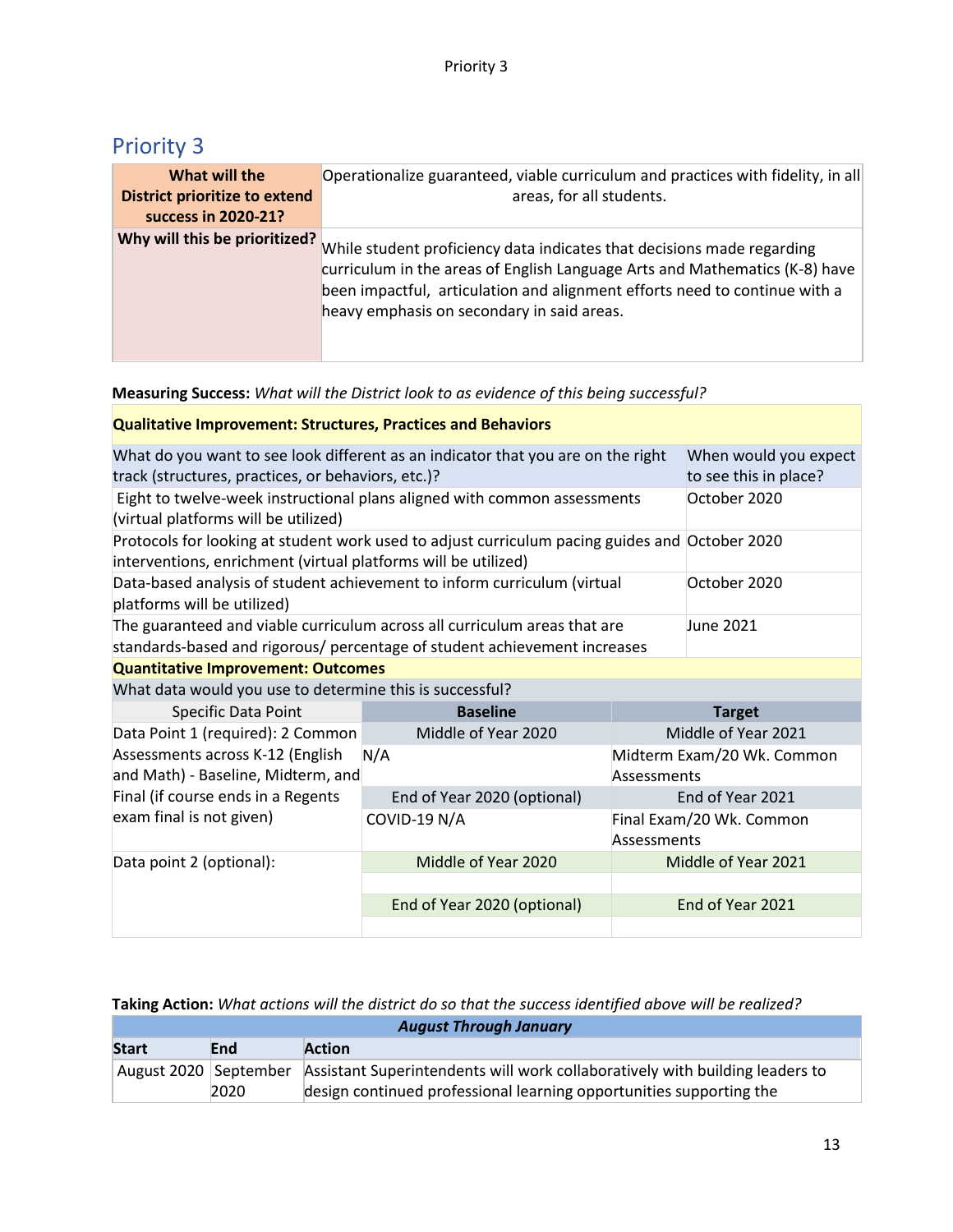|                        |         | implementation of the ELA and mathematics curriculum to strengthen teacher                                                                                              |
|------------------------|---------|-------------------------------------------------------------------------------------------------------------------------------------------------------------------------|
|                        |         | content knowledge and content pedagogy to ensure continued implementation                                                                                               |
|                        |         | with fidelity. The use of rubrics to assess consistency toward a guaranteed and                                                                                         |
|                        |         | viable curriculum in math and ELA for all students will be implemented.                                                                                                 |
| August 2020 September  |         | Assistant Superintendents will work collaboratively with building leaders to                                                                                            |
|                        | 2020    | ensure that all buildings and teachers have access to core curriculum resources                                                                                         |
|                        |         | to support the equitable and consistent implementation of quality ELA and                                                                                               |
|                        |         | math learning to accelerate student learning.                                                                                                                           |
| August 2020 September  |         | Assistant Superintendents will create a plan to strengthen the alignment of                                                                                             |
|                        | 2020    | curriculum, instruction, and assessment resources for Special Education and ELL                                                                                         |
|                        |         | students to ensure that all students have access to a rigorous curriculum that is                                                                                       |
|                        |         | both challenging and supported so that all students can learn at high levels.                                                                                           |
|                        |         | Recommended changes will be reviewed quarterly.                                                                                                                         |
| August 2020 September  |         | Assistant Superintendents will create a plan, using student achievement data,                                                                                           |
|                        | 2020    | to evaluate the intervention program and support for ELL and special education                                                                                          |
|                        |         | students and determine gaps in support that are needed to close achievement                                                                                             |
|                        |         | gaps and accelerate learning.                                                                                                                                           |
| August 2020 September  |         | Assistant Superintendents plan professional development for high school                                                                                                 |
|                        | 2020    | administrators to review the NYS Literacy Standards for grades 9-12 and for                                                                                             |
|                        |         | each department administrator to review the NYS Standards in their content                                                                                              |
|                        |         | area to strengthen opportunities to support curriculum writing and provide                                                                                              |
|                        |         | standards-based feedback to monitor the rigor of classroom learning targets,                                                                                            |
|                        |         | tasks, and assessments.                                                                                                                                                 |
| August 2020 September  |         | Assistant Superintendents will create a plan to ensure that the integration of                                                                                          |
|                        | 2020    | technology as a learning tool is built into the curriculum to equip all students                                                                                        |
|                        |         | with media literacy and the skills required to do technology-assisted research                                                                                          |
|                        |         | per standards.                                                                                                                                                          |
| September              |         | January 2021 Assistant Superintendents will review building plans to utilize PLCs to write                                                                              |
| 2020                   |         | common formative assessments in core areas. A review schedule will be                                                                                                   |
|                        |         | created with building principals to determine which core areas have completed                                                                                           |
|                        |         | assessments. Data analysis protocols, including looking at student work                                                                                                 |
|                        |         | protocols, rubrics will be used to review student work. Data regarding progress                                                                                         |
|                        |         | toward completing assessments and the use of protocols to assess student                                                                                                |
|                        |         | work will be used to plan needed PD and curriculum alignment sessions.                                                                                                  |
| September              | January | Assistant Superintendents will ensure that all buildings have a plan to support                                                                                         |
| 2020                   | 2021    | and monitor the implementation of explicit Instruction through learning walks,                                                                                          |
|                        |         | professional development, and classroom observations to assess the quality of                                                                                           |
|                        |         | instructional practice in support of the curriculum. District administrators and                                                                                        |
|                        |         | building principals will review lesson plans, paying close attention to the quality<br>of the tasks students are required to do in both traditional and online settings |
|                        |         | to ensure challenge, voice, authenticity. Data tracking will inform the next                                                                                            |
|                        |         | steps in curriculum revisions.                                                                                                                                          |
|                        |         | <b>January Through June</b>                                                                                                                                             |
| <b>Start</b>           | End     | <b>Action</b>                                                                                                                                                           |
| January 2021 June 2021 |         | Assistant Superintendents will review the progress of teaching implementing                                                                                             |
|                        |         | curriculum with fidelity and plan differentiated professional development                                                                                               |
|                        |         | opportunities to support classrooms where the curriculum is not being                                                                                                   |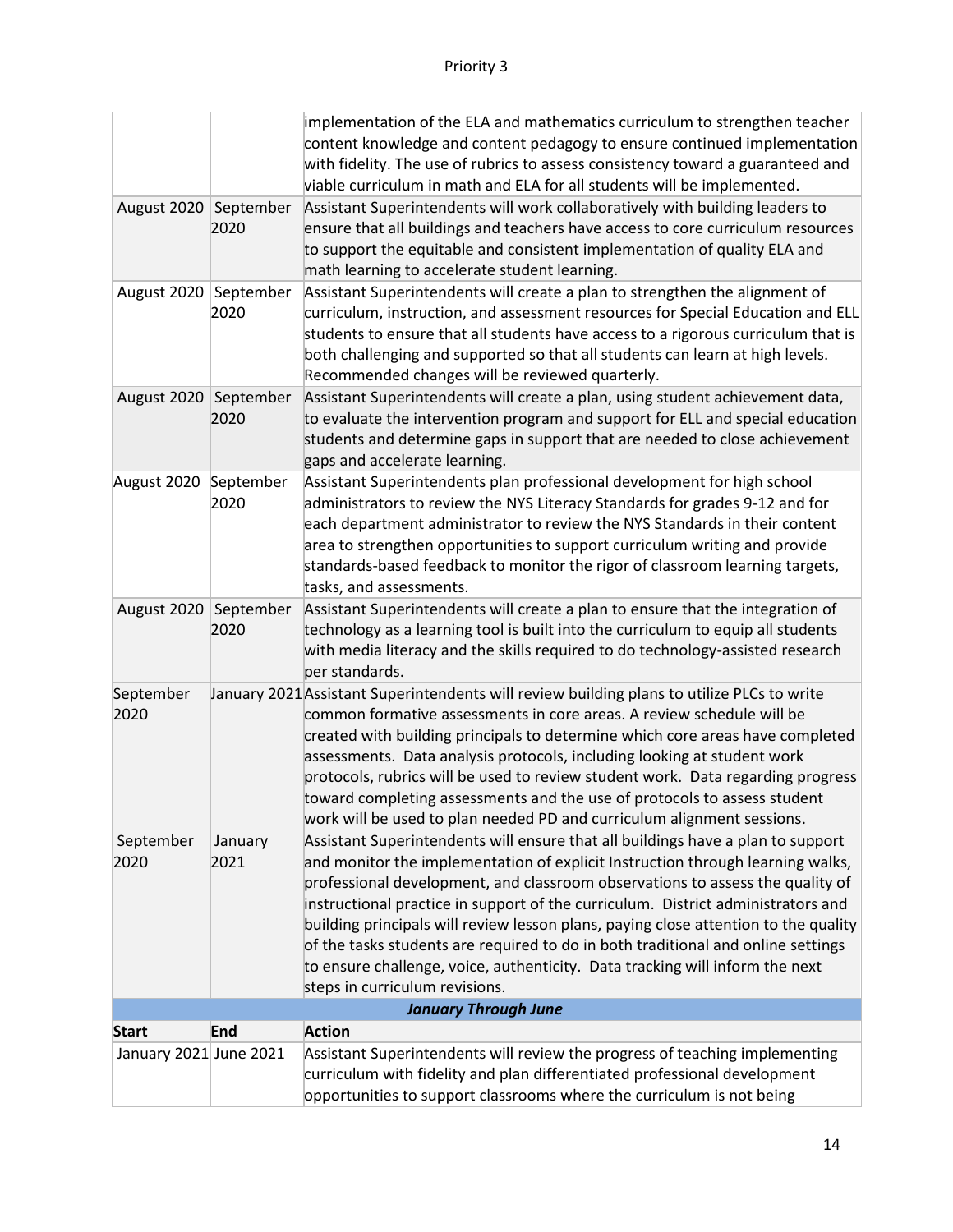| implemented aligned to expectations. Support for teachers, grade-levels, and |
|------------------------------------------------------------------------------|
| buildings will be provided. Focused follow-up learning walks will occur to   |
| monitor and hold teachers accountable to professional development.           |

| <b>Need</b>                           | <b>Strategy to Address</b>                                                                                                                                                     | When |
|---------------------------------------|--------------------------------------------------------------------------------------------------------------------------------------------------------------------------------|------|
| Curriculum writing and<br>development | In the case of school closing, teams will meet Continuing through the<br>common formative assessment virtually to develop drafts of curriculum maps year<br>and pacing guides. |      |
|                                       |                                                                                                                                                                                |      |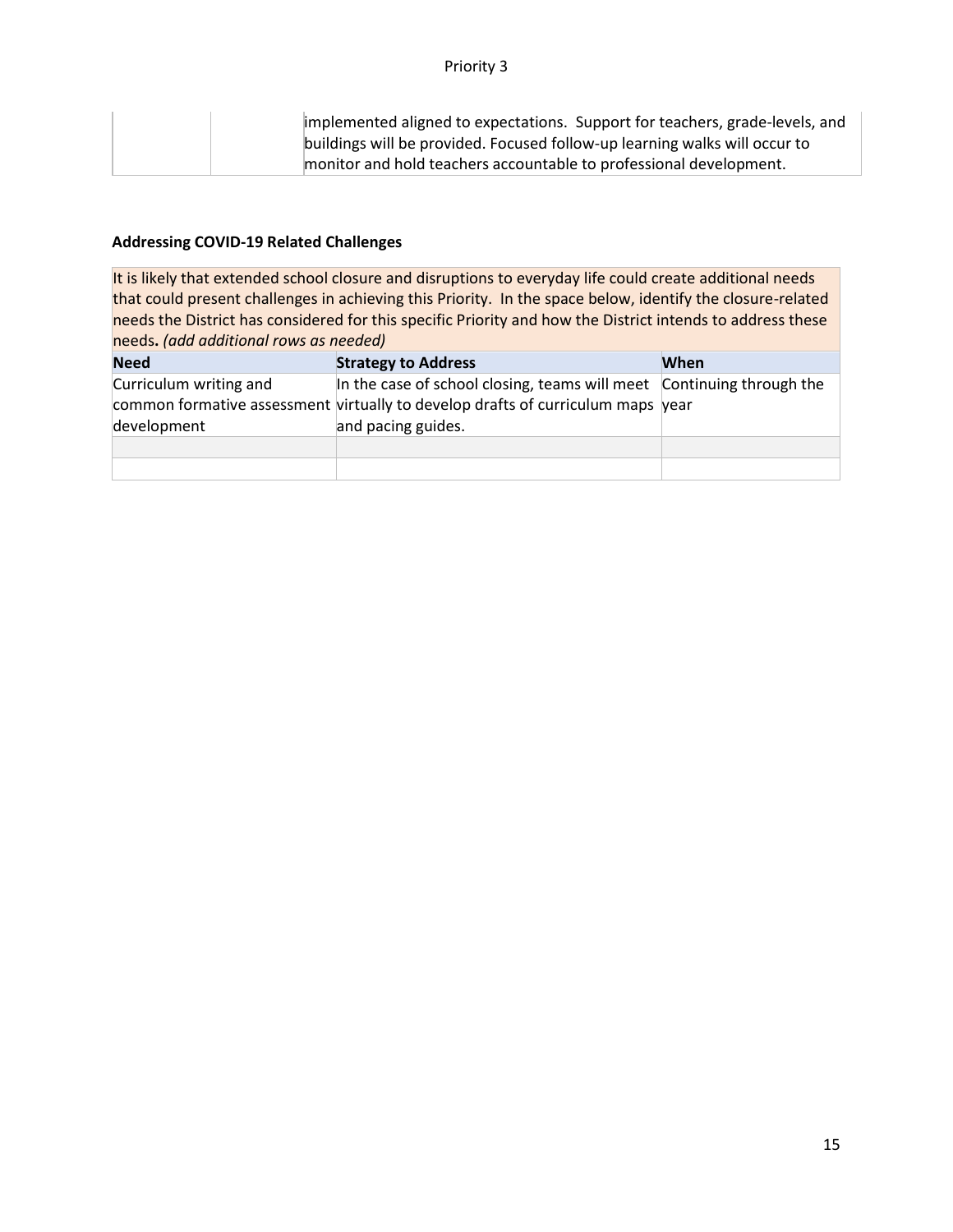#### **Measuring Success:** *What will the District look to as evidence of this being successful?*

#### **Qualitative Improvement: Structures, Practices and Behaviors**

| What do you want to see look different as an indicator that you are on the right<br>When would you expect<br>track (structures, practices, or behaviors, etc.)?<br>to see this in place?            |                              |                  |                     |  |
|-----------------------------------------------------------------------------------------------------------------------------------------------------------------------------------------------------|------------------------------|------------------|---------------------|--|
| November 2020<br>School cultures that promote an environment that is equitable, inclusive, and<br>academically challenging for all students.                                                        |                              |                  |                     |  |
| Increase opportunities to build sustainable relationships with community<br>November 2020<br>organizations that can support key school structures -SEL, field trips, speakers,<br>service-learning. |                              |                  |                     |  |
| Systematic and transparent reciprocal communication between parents and<br>January 2021<br>school that encourage parents to partner with the school in their child's learning.                      |                              |                  |                     |  |
| Increased opportunities for parent workshops that increase parent understanding January 2021<br>of how to help their child academically and promote social-emotional health.                        |                              |                  |                     |  |
| <b>Quantitative Improvement: Outcomes</b>                                                                                                                                                           |                              |                  |                     |  |
| What data would you use to determine this is successful?                                                                                                                                            |                              |                  |                     |  |
| Specific Data Point                                                                                                                                                                                 | <b>Baseline</b>              |                  | <b>Target</b>       |  |
| Data Point 1 (required):                                                                                                                                                                            | Middle of Year 2020          |                  | Middle of Year 2021 |  |
| Issue parent climate surveys four                                                                                                                                                                   | N/A                          | 70% Satisfaction |                     |  |
| times per year (10 week intervals)                                                                                                                                                                  | End of Year 2020 (optional)  |                  | End of Year 2021    |  |
|                                                                                                                                                                                                     | COVID-19<br>80% Satisfaction |                  |                     |  |
| Data point 2 (optional):                                                                                                                                                                            | Middle of Year 2020          |                  | Middle of Year 2021 |  |
|                                                                                                                                                                                                     |                              |                  |                     |  |
|                                                                                                                                                                                                     | End of Year 2020 (optional)  |                  | End of Year 2021    |  |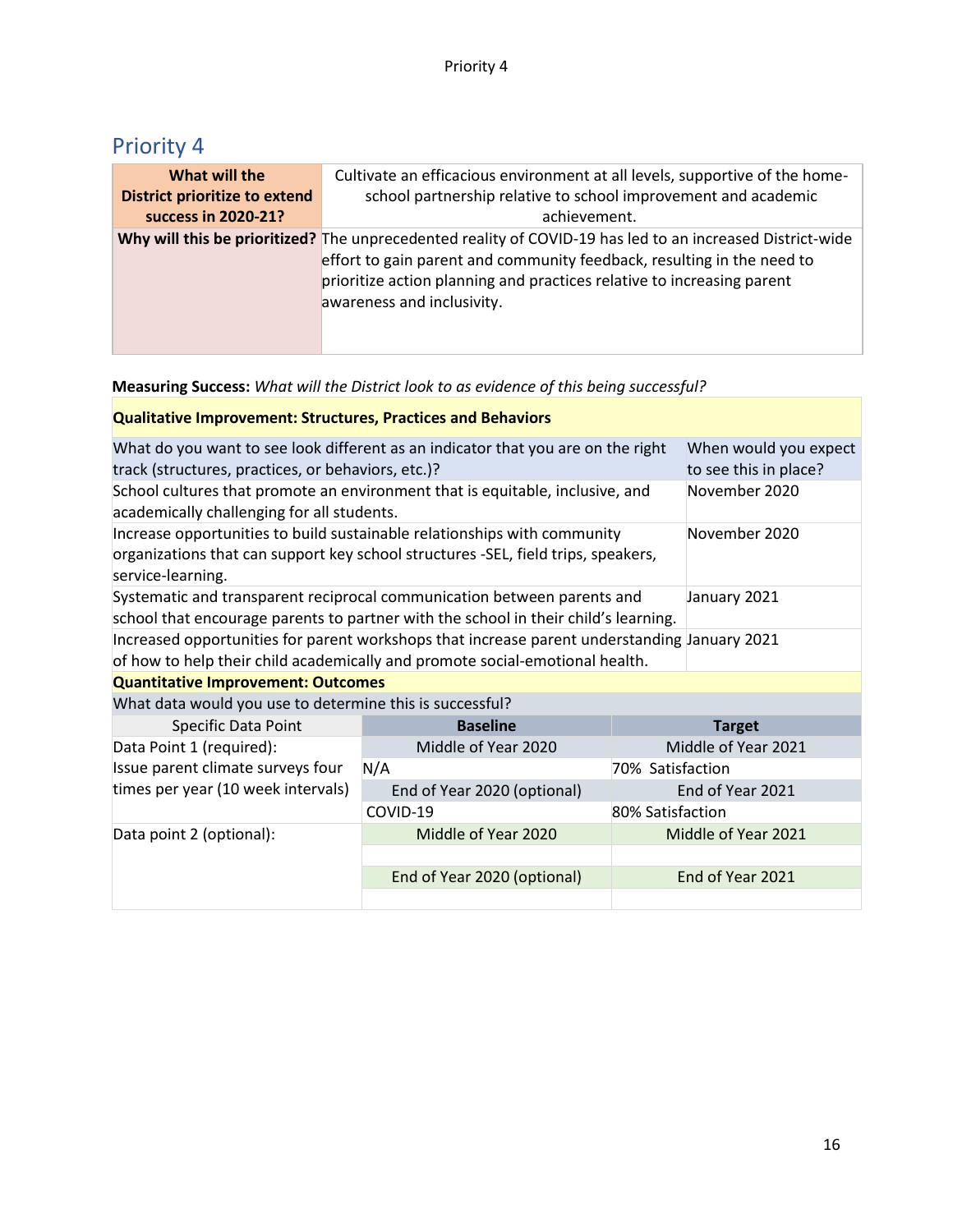|                 |                   | <b>August Through January</b>                                                                                                                                                                                                                                                                                                                                                                                                                                                                                                                                                                                                  |
|-----------------|-------------------|--------------------------------------------------------------------------------------------------------------------------------------------------------------------------------------------------------------------------------------------------------------------------------------------------------------------------------------------------------------------------------------------------------------------------------------------------------------------------------------------------------------------------------------------------------------------------------------------------------------------------------|
| <b>Start</b>    | <b>End</b>        | <b>Action</b>                                                                                                                                                                                                                                                                                                                                                                                                                                                                                                                                                                                                                  |
| August 2020     |                   | August 2020 Assistant Superintendents (K-12) will hold an online student focus group,<br>during the summer, to assess the impact of the growth mindset message on<br>students, using the survey question: "A growth mindset and consistent effort<br>will make me a smarter and more successful learner," from the Strategic Plan.<br>Data from this focus group will be shared with building principals to inform the<br>planning of the next steps in deepening students' understanding of the<br>importance of a growth mindset.                                                                                            |
|                 |                   | August 2020 August 2020 Assistant Superintendents (K-12) and the Superintendent will meet with<br>principals to create a plan to support continued emphasis on growth<br>mindset(efficacy.) Plans for each building, and the next steps for the district to<br>extend this work, will be shared and reviewed at a principal meeting prior to<br>school. Survey data focusing on the question: "A growth mindset and<br>consistent effort will make me a smarter and more successful learner," from<br>the Strategic Plan will be asked during learning walks and student focus groups.                                         |
|                 |                   | August 2020 August 2020 Assistant Superintendents (K-12) will plan, with building principals, ways to<br>address the social and emotional needs of students as they return to school in<br>the fall, whether it is online or in a traditional setting. Concerns identified from<br>parent and student focus groups held prior to the close of school will be<br>identified and actions developed to address them. Data as to the effectiveness<br>of these plans will be monitored and shared at monthly meetings.                                                                                                             |
| August 2020     | September<br>2020 | Assistant Superintendents will create a plan to educate parents about how to<br>access school and community resources that support family health and<br>wellness and student academic success. Online resources will be shared, as<br>well as in district opportunities through the district website, social media, and<br>newsletters. Data will be gathered regarding resources used and their<br>effectiveness monthly through conversations, hits on the website, and<br>questions regarding various resources.                                                                                                            |
| August 2020     | September<br>2020 | The District will communicate expectations for online learning to all parents<br>prior to the opening of school to prepare them if there is a break in the school<br>year or if students return virtually. Information will include how to contact<br>teachers, building administrators, as well as expectations regarding student<br>attendance. Communication will be posted on the District Website, through<br>social media, and in traditional methods. Parents will receive Remind messages<br>to identify where to find this information. Data from online surveys will be<br>gathered and used to plan the next steps. |
| August 2020     | September<br>2020 | Assistant Superintendents (K-12) will meet with principals, during monthly<br>meetings to provide support for the development of eight parent workshops to<br>be held throughout the school year to create two-way dialog about student<br>academic success, social and emotional progress, using district-wide developed<br>protocols to ensure consistency and coherence. Exit data will be collected to<br>gather feedback and plan the next steps.                                                                                                                                                                         |
| October<br>2020 | October<br>2020   | Assistant Superintendents (K-12) will develop and administer an online survey<br>eliciting parent concerns and needs regarding their child's online learning                                                                                                                                                                                                                                                                                                                                                                                                                                                                   |

| Taking Action: What actions will the district do so that the success identified above will be realized? |
|---------------------------------------------------------------------------------------------------------|
|---------------------------------------------------------------------------------------------------------|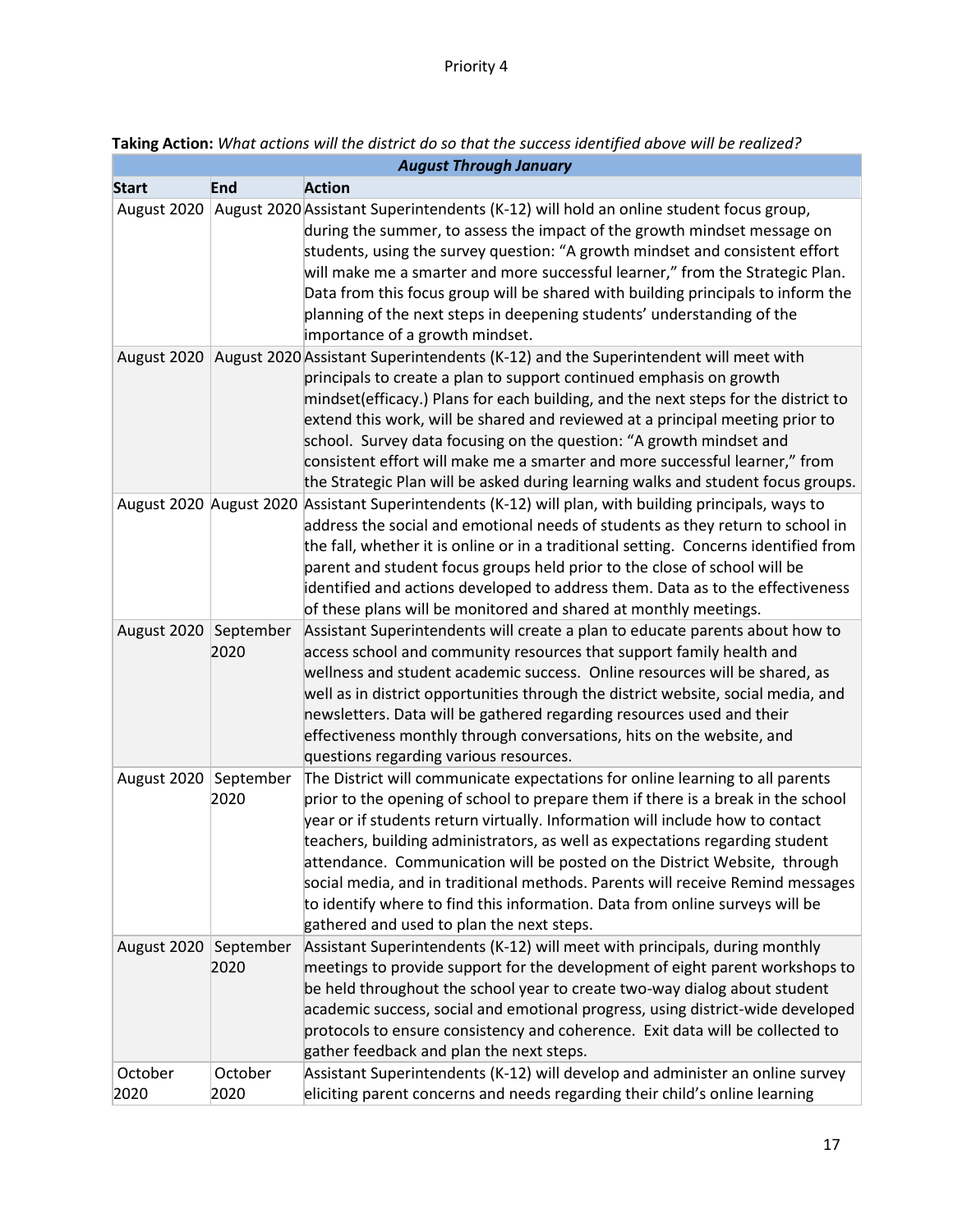|                      |                  | experience to date. Data will be gathered regarding accessibility to and quality<br>of the educational experience of their child. Action steps will be developed to<br>address the concerns and needs identified to ensure equity and<br>appropriateness of instruction for all students.                                                                                                                                                                                                                                                                        |
|----------------------|------------------|------------------------------------------------------------------------------------------------------------------------------------------------------------------------------------------------------------------------------------------------------------------------------------------------------------------------------------------------------------------------------------------------------------------------------------------------------------------------------------------------------------------------------------------------------------------|
| November<br>2020     | November<br>2020 | Assistant Superintendents (K-12), at a monthly principal meeting, will review<br>exit data from parent workshops to ascertain the effectiveness of the<br>curriculum to provide parents with information to support their child's<br>academic and social-emotional health and wellness. Adjustments will be made<br>to ensure that there is a strong alignment between the curriculum and parent<br>needs.                                                                                                                                                       |
| November<br>2020     | November<br>2020 | Assistant Superintendents (K-12), at the monthly principal meeting, and<br>Leadership in Action Meeting will review first quarter action steps regarding<br>extending the learning around growth mindset, and gather data from learning<br>walks and exit tickets from the workshop on the impact of steps taken to<br>strengthen students' understanding and actualization of the belief that, "A<br>growth mindset and effort will make me smarter and a more successful learner.                                                                              |
| November<br>2020     | November<br>2020 | Assistant Superintendents (K-12), at the monthly principal meeting, will assess<br>the impact of the plan to educate parents about how to access school and<br>community resources that support family health and wellness and student<br>academic success. Data gathered during the previous quarter will be assessed<br>to determine the use and effectiveness of the resources made available to<br>parents.                                                                                                                                                  |
| December<br>2020     | January<br>2021  | Assistant Superintendents (K-12) will re-administer the online survey eliciting<br>parent concerns and needs regarding their child's online learning experience to<br>date. Data will be gathered regarding accessibility to and quality of the<br>educational experience of their child. Action steps will be developed to address<br>the concerns and needs identified to ensure equity and appropriateness of<br>instruction for all students.                                                                                                                |
|                      |                  | <b>January Through June</b>                                                                                                                                                                                                                                                                                                                                                                                                                                                                                                                                      |
| <b>Start</b>         | End              | <b>Action</b>                                                                                                                                                                                                                                                                                                                                                                                                                                                                                                                                                    |
| January 2021 January | 2021             | Assistant Superintendents (K-12) will meet with parent focus groups to gather<br>evidence of the effectiveness of steps taken to increase reciprocal<br>communication between parents and the school community. Evidence<br>gathered during these sessions will be used to strengthen communication in<br>both online and traditional settings. Data from exit tickets and online surveys<br>after sessions will be used to create the next steps to ensure that the second<br>semester meets/exceeds expectations identified in Pillar 2 of the Strategic plan. |
| January 2021 January | 2021             | Assistant Superintendents (K-12), at a monthly principal meeting, will review<br>exit data from parent workshops to ascertain the effectiveness of the<br>curriculum to provide parents with information to support their child's<br>academic and social-emotional health and wellness. Adjustments will be made<br>to ensure that there is a strong alignment between the curriculum and parent<br>needs.                                                                                                                                                       |
| January 2021 January | 2021             | Assistant Superintendents (K-12), at the monthly principal meeting, and<br>Leadership in Action Meeting will review first-semester action steps regarding<br>extending the learning around growth mindset, and gather data from learning<br>walks and exit tickets from the workshop on the impact of steps taken to                                                                                                                                                                                                                                             |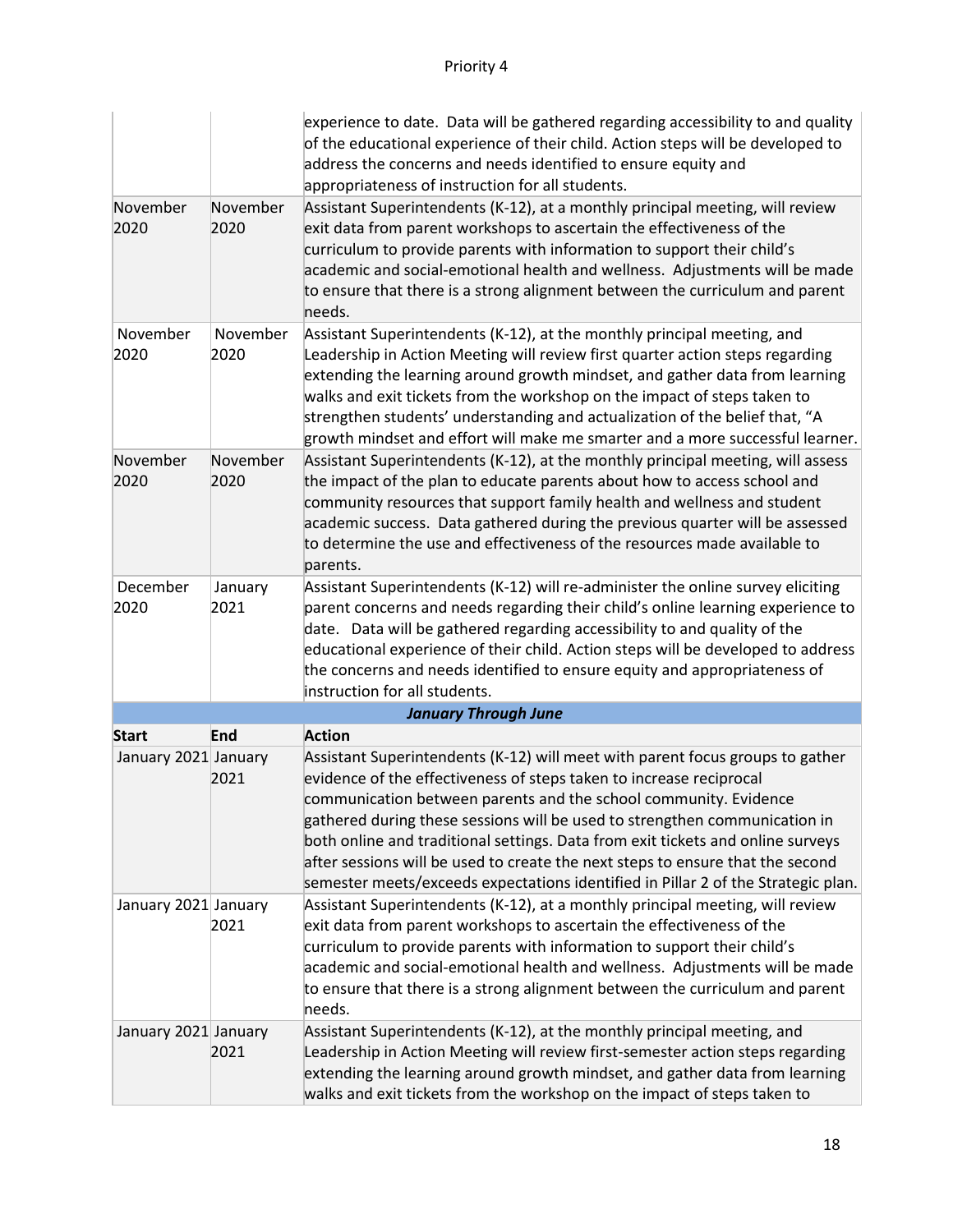|                      |                  | strengthen students' understanding and actualization of the belief that, "A<br>growth mindset and effort will make me smarter and a more successful learner.                                                                                                                                                                                                                                                                                                                                                                                                     |
|----------------------|------------------|------------------------------------------------------------------------------------------------------------------------------------------------------------------------------------------------------------------------------------------------------------------------------------------------------------------------------------------------------------------------------------------------------------------------------------------------------------------------------------------------------------------------------------------------------------------|
| January 2021 January | 2021             | Assistant Superintendents (K-12), at a monthly principal meeting, will assess the<br>impact of the plan to educate parents about how to access school and<br>community resources that support family health and wellness and student<br>academic success. Data gathered during the previous quarter will be assessed<br>to determine the use and effectiveness of the resources made available to<br>parents.                                                                                                                                                    |
| April 2021           | April 2021       | Assistant Superintendents (K-12), at a monthly principal meeting, will review<br>exit data from parent workshops to ascertain the effectiveness of the<br>curriculum to provide parents with information to support their child's<br>academic and social-emotional health and wellness. Adjustments will be made<br>to ensure that there is a strong alignment between the curriculum and parent<br>needs.                                                                                                                                                       |
| April 2021           | April 2021       | Assistant Superintendents (K-12) will re-administer the online survey eliciting<br>parent concerns and needs regarding their child's online learning experience to<br>date. Data will be gathered regarding accessibility to and quality of the<br>educational experience of their child. Action steps will be developed to address<br>the concerns and needs identified to ensure equity and appropriateness of<br>instruction for all students.                                                                                                                |
| April 2021           | April 2021       | Assistant Superintendents (K-12), at a monthly principal meeting, will assess the<br>impact of the plan to educate parents about how to access school and<br>community resources that support family health and wellness and student<br>academic success. Data gathered during the previous quarter will be assessed<br>to determine the use and effectiveness of the resources made available to<br>parents.                                                                                                                                                    |
| June 2021            | <b>June 2021</b> | Assistant Superintendents (K-12) will meet with parent focus groups to gather<br>evidence of the effectiveness of steps taken to increase reciprocal<br>communication between parents and the school community. Evidence<br>gathered during these sessions will be used to strengthen communication in<br>both online and traditional settings. Data from exit tickets and online surveys<br>after sessions will be used to create the next steps to ensure that the second<br>semester meets/exceeds expectations identified in Pillar 2 of the Strategic plan. |

| <b>Need</b>              | <b>Strategy to Address</b>                                                 | When               |
|--------------------------|----------------------------------------------------------------------------|--------------------|
| Challenge of meetings in | Meetings will change to virtual if COVID-19                                | Whenever necessary |
|                          | person/in groups for discussion prevents the school from being in session. |                    |
|                          |                                                                            |                    |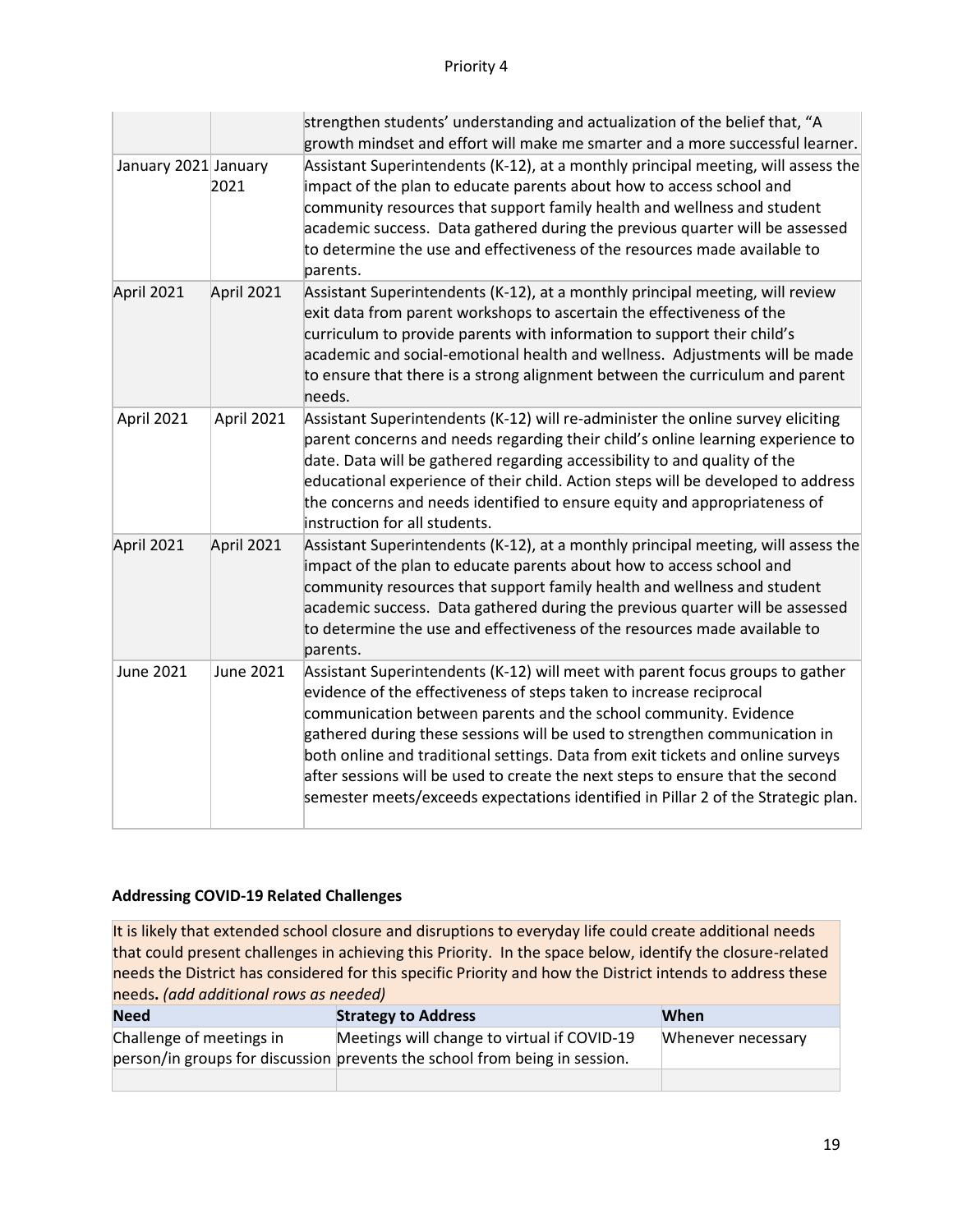| What will the                        | Enhance learning outcomes for students through providing data-driven                                                                                                                                      |
|--------------------------------------|-----------------------------------------------------------------------------------------------------------------------------------------------------------------------------------------------------------|
| <b>District prioritize to extend</b> | pedagogical professional development and materials, aligned to curricular                                                                                                                                 |
| success in 2020-21?                  | and instructional expectations for individuals and sub-groups of students.                                                                                                                                |
|                                      | Why will this be prioritized? The inconsistent practice of data-driven root cause analysis for the purpose<br>of targeted educational planning and instruction, during PLCs and District-led<br>meetings. |

#### **Measuring Success:** *What will the District look to as evidence of this being successful?*

#### **Qualitative Improvement: Structures, Practices and Behaviors**

| What do you want to see look different as an indicator that you are on the right                                                                                                                                                                                | When would you expect |
|-----------------------------------------------------------------------------------------------------------------------------------------------------------------------------------------------------------------------------------------------------------------|-----------------------|
| track (structures, practices, or behaviors, etc.)?                                                                                                                                                                                                              | to see this in place? |
| Common stakeholder understanding of the Strategic Plan and DCIP, connecting to September 2020<br>SCEPs, with a monthly calendar of actions, to assure implementation.                                                                                           |                       |
| The use of both online and traditional professional learning opportunities that<br>maximize the use of technology. Data from online follow-up surveys will<br>determine the next steps to ensure a consistent, equitable approach to the use of<br>these tools. | January 2021          |
|                                                                                                                                                                                                                                                                 |                       |

#### **Quantitative Improvement: Outcomes**

What data would you use to determine this is successful?

| <b>Specific Data Point</b>       | <b>Baseline</b>             | <b>Target</b>       |
|----------------------------------|-----------------------------|---------------------|
| Data Point 1 (required): Monthly | Middle of Year 2020         | Middle of Year 2021 |
| Root-Cause analysis sessions, to | 1 Session (14 schools)      | 4 Sessions          |
| identify needs and establish     | End of Year 2020 (optional) | End of Year 2021    |
| actions.                         | 2 Sessions per school       | 8 Sessions          |
| Data point 2 (optional):         | Middle of Year 2020         | Middle of Year 2021 |
|                                  |                             |                     |
|                                  | End of Year 2020 (optional) | End of Year 2021    |
|                                  |                             |                     |

**Taking Action:** *What actions will the district do so that the success identified above will be realized? August Through January*

| $1.00$ g we can construct the construction of $\sim$ |     |                                                                                              |  |
|------------------------------------------------------|-----|----------------------------------------------------------------------------------------------|--|
| <b>Start</b>                                         | End | <b>Action</b>                                                                                |  |
|                                                      |     | August 2020 August 2020 Assistant Superintendents (K-12) and the Assistant Superintendent of |  |
|                                                      |     | Professional Development will plan a series of workshops to share the Strategic              |  |
|                                                      |     | Plan and the DCIP with all stakeholders. A monthly calendar of action steps                  |  |
|                                                      |     | from both plans will be developed to ensure the implementation of the                        |  |
|                                                      |     | identified goals and actions and to hold all accountable. This plan will be                  |  |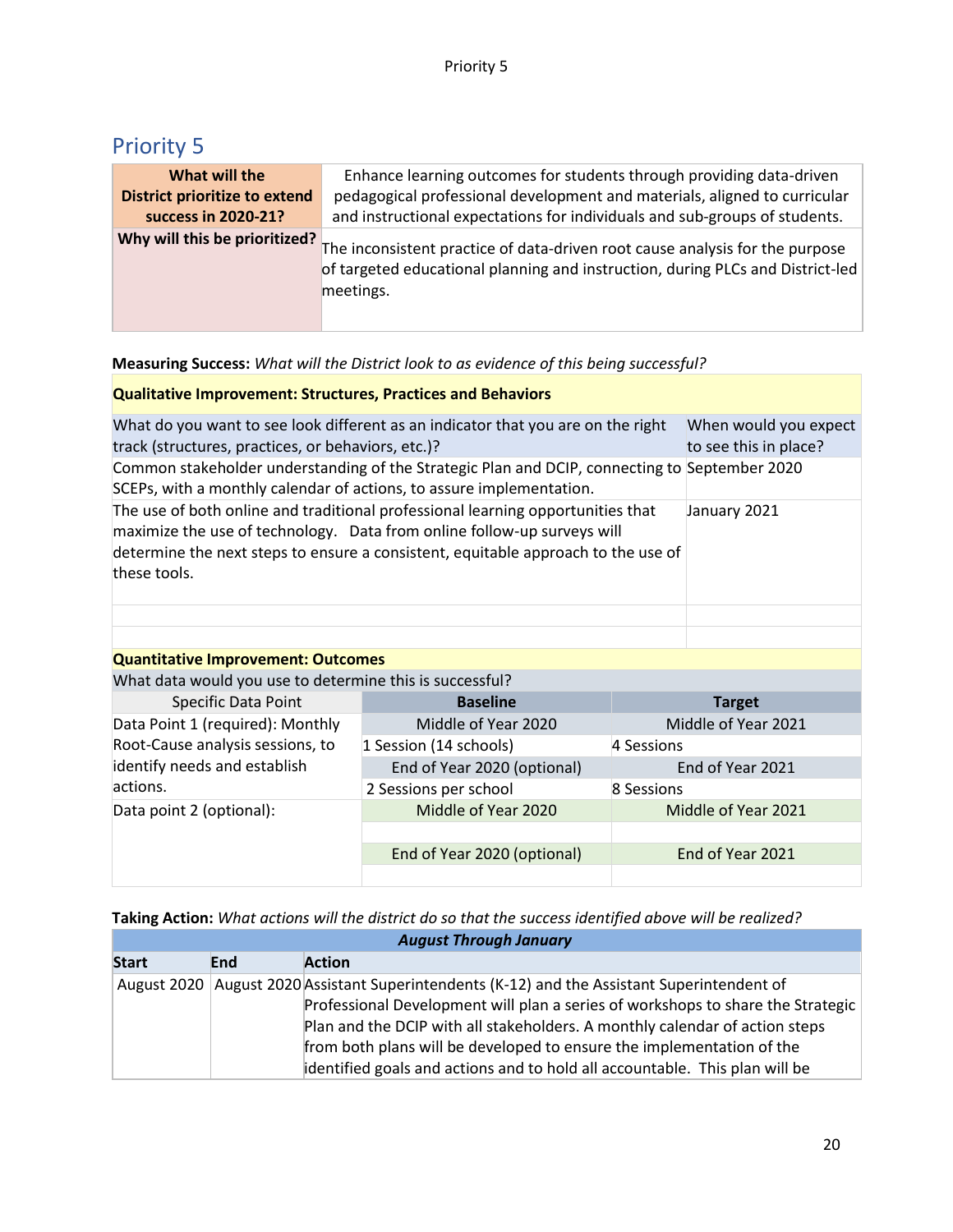|                       |                  | reviewed quarterly, using a protocol, to monitor the success of the<br>implementation of the plans and make adjustments moving forward.                                                                                                                                                                                                                                                                                                                                                                                                                                                                                                                                                                                                                                           |
|-----------------------|------------------|-----------------------------------------------------------------------------------------------------------------------------------------------------------------------------------------------------------------------------------------------------------------------------------------------------------------------------------------------------------------------------------------------------------------------------------------------------------------------------------------------------------------------------------------------------------------------------------------------------------------------------------------------------------------------------------------------------------------------------------------------------------------------------------|
| August 2020 September | 2020             | Assistant Superintendents will plan professional learning on how to best use<br>and access Schoology, Remind, Classlink, Parent Portal and Student Portal for<br>all stakeholders. This ongoing professional learning may occur during faculty<br>meetings, parent workshops, and during online tutorials. Data from exit tickets<br>and online follow-up surveys will determine the next steps to ensure a<br>consistent, equitable approach to the use of these tools.                                                                                                                                                                                                                                                                                                          |
|                       |                  | August 2020 August 2020 Assistant Superintendent of Professional Development, working with building<br>principals, will use SCEP, building plans, and district initiatives, to create and<br>publish a professional learning plan for the semester/school year. This plan will<br>include both online and traditional professional learning opportunities that<br>maximize the use of technology in classrooms, actualize the Foundational Five<br>in all buildings and continue the emphasis on developing a growth mindset in<br>all stakeholders. This plan will be shared with the building principals and<br>communicated to all stakeholders. Data will be gathered through exit tickets<br>and online surveys to assess the effectiveness of the PD and inform next steps. |
|                       |                  | August 2020   August 2020 Assistant Superintendents will work with principals, will make a plan to<br>continue to build the capacity of teacher leaders, during Train-The-Trainer<br>professional learning, to support their colleagues in strengthening their<br>everyday instructional practice using Foundational Five strategies and<br>protocols. These sessions will be differentiated by building needs. Data will be<br>collected to assess the use and effectiveness of these sessions and their impact<br>on instructional practice through exit tickets, learning walk, and teacher focus<br>groups.                                                                                                                                                                   |
|                       |                  | August 2020   August 2020 Assistant Superintendents will develop and communicate a plan to provide<br>professional learning to all building leaders, by working with consultants and<br>during Leadership in Action and monthly principal meetings to build capacity to<br>serve as role models, instructional leaders, and coaches to all stakeholders. This<br>plan will be differentiated to meet the needs of all district leaders. Data will be<br>gathered during building meetings with principals, during learning walks and<br>through teacher and student surveys and focus groups.                                                                                                                                                                                     |
| August 2020 September | 2020             | Assistant Superintendents will develop a plan to conduct inter-building learning<br>walks, allowing building principals to visit schools to see instructional practice,<br>share ideas, and calibrate expectations for teaching and learning. A protocol<br>will be developed and shared to guide expected outcomes, as well as norms for<br>visits to ensure consistency throughout the district. Templates and protocols<br>for providing and sharing feedback to promote continuous growth will be<br>developed.                                                                                                                                                                                                                                                               |
| October<br>2020       | November<br>2020 | Assistant Superintendents, with principals, will analyze learning walk data to<br>assess the implementation of Foundational Five and Explicit Instruction to<br>determine building needs and supports. Data will be disaggregated to identify<br>areas of need for ELL and Special Education classrooms. Focused and targeted<br>follow-up learning walks will occur to monitor and hold buildings and teachers<br>accountable.                                                                                                                                                                                                                                                                                                                                                   |
| November<br>2020      |                  | January 2021 Assistant Superintendents, with building principals, will review the professional<br>learning data on the use of and ability to access Schoology, Remind, Classlink,                                                                                                                                                                                                                                                                                                                                                                                                                                                                                                                                                                                                 |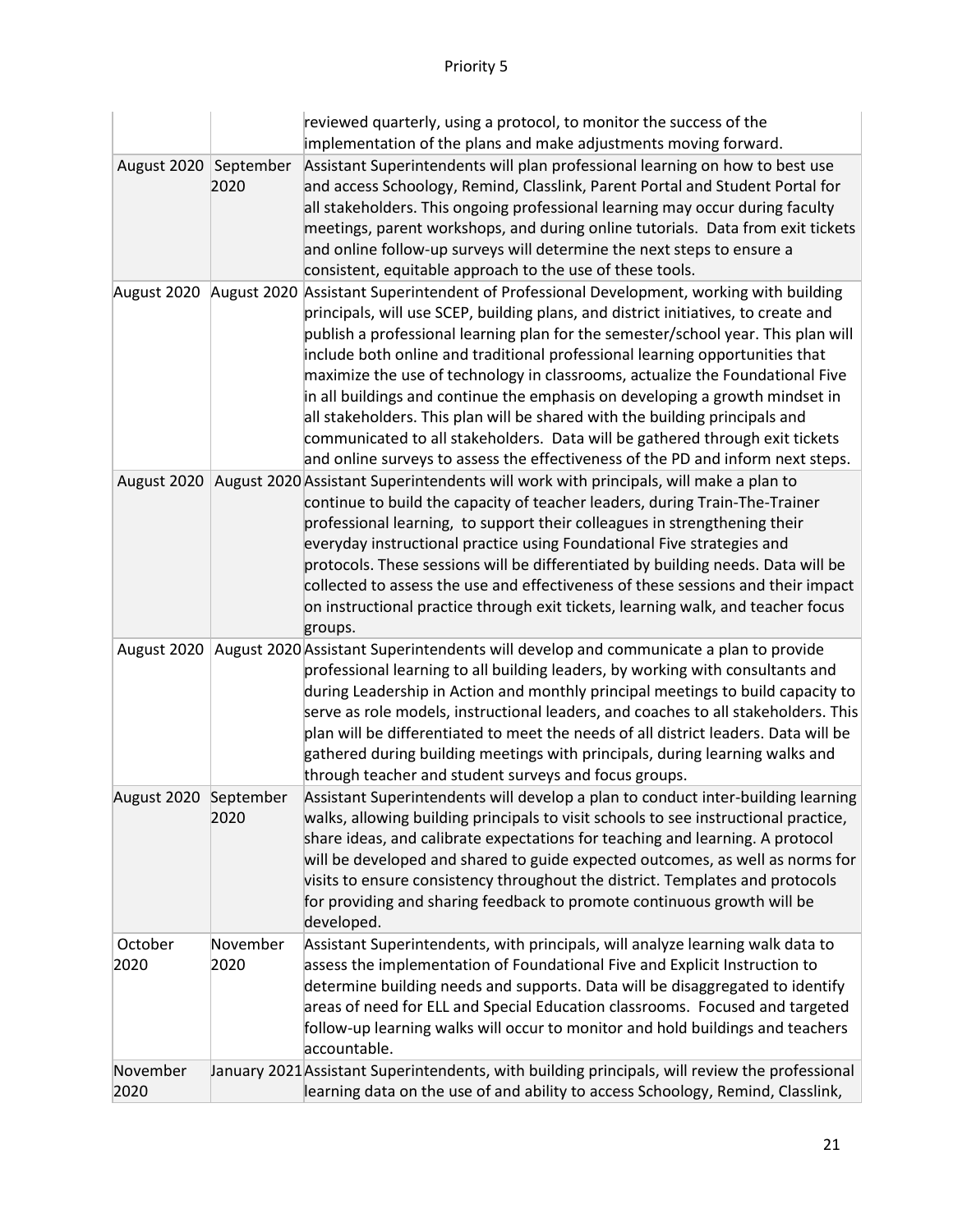|                      |                 | Parent Portal and Student Portal for all stakeholders. Data will be reviewed and<br>additional support will be determined.                                                                                                                                                                                                                                                                                                                                                                                                                                                             |
|----------------------|-----------------|----------------------------------------------------------------------------------------------------------------------------------------------------------------------------------------------------------------------------------------------------------------------------------------------------------------------------------------------------------------------------------------------------------------------------------------------------------------------------------------------------------------------------------------------------------------------------------------|
| November<br>2020     |                 | January 2021 Assistant Superintendents will review data regarding professional learning<br>provided to building leaders, by working with consultants and during<br>Leadership in Action and monthly principal meetings. The purpose of this<br>professional development is to build the capacity of building leaders to serve as<br>role models, instructional leaders, and coaches to all stakeholders. Data from<br>reflections, exit tickets, learning walks, and discussions will be used to inform<br>the next steps.                                                             |
| November<br>2020     | January<br>2021 | Assistant Superintendents, with principals, will review data on the Train the<br>Trainer professional learning and the use of TTT teachers to work with their<br>colleagues in the building. Approaches on how TTT teachers have supported<br>the strengthening of every day instructional practice will be shared for collegial<br>benefit. The next steps will be developed to strengthen this practice.                                                                                                                                                                             |
| November<br>2020     | January<br>2021 | Assistant Superintendents, with principals, will share data on inter-building<br>learning walks. Feedback from visits will be reviewed to ascertain gains made<br>and trends across the district. Extending the practice to assistant principals will<br>be discussed and a plan for the second semester will be developed.                                                                                                                                                                                                                                                            |
| January 2021 January | 2021            | Assistant Superintendents with principals, will hold focus group meetings with<br>all stakeholders to determine the impact of professional learning opportunities<br>during the first semester.                                                                                                                                                                                                                                                                                                                                                                                        |
|                      |                 | <b>January Through June</b>                                                                                                                                                                                                                                                                                                                                                                                                                                                                                                                                                            |
|                      |                 |                                                                                                                                                                                                                                                                                                                                                                                                                                                                                                                                                                                        |
| <b>Start</b>         | End             | <b>Action</b>                                                                                                                                                                                                                                                                                                                                                                                                                                                                                                                                                                          |
| January 2021 January | 2021            | Assistant Superintendents (K-12) and the Assistant Superintendent of<br>Professional Development will review progress toward accomplishing the<br>identified goals and action steps of the Strategic Plan and the DCIP. A second-<br>semester monthly calendar of action steps from both plans will be developed to<br>ensure the implementation of the identified goals and actions and to hold all<br>accountable. This plan will be reviewed again in April, using a protocol, to<br>monitor the success of the implementation of the plans and make adjustments<br>moving forward. |
| April 2021           | April 2021      | Assistant Superintendents, with building principals, will review the professional<br>learning data on the use of and ability to access Schoology, Remind, Classlink,<br>Parent Portal and Student Portal for all stakeholders. Data will be reviewed and<br>additional support will be determined.                                                                                                                                                                                                                                                                                     |
| April 2021           | April 2021      | Assistant Superintendents, with principals, will review data on the Train the<br>Trainer professional learning and the use of TTT teachers to work with their<br>colleagues in the building. Approaches on how TTT teachers have supported<br>the strengthening of every day instructional practice will be shared for collegial<br>benefit. The next steps will be developed to strengthen this practice.                                                                                                                                                                             |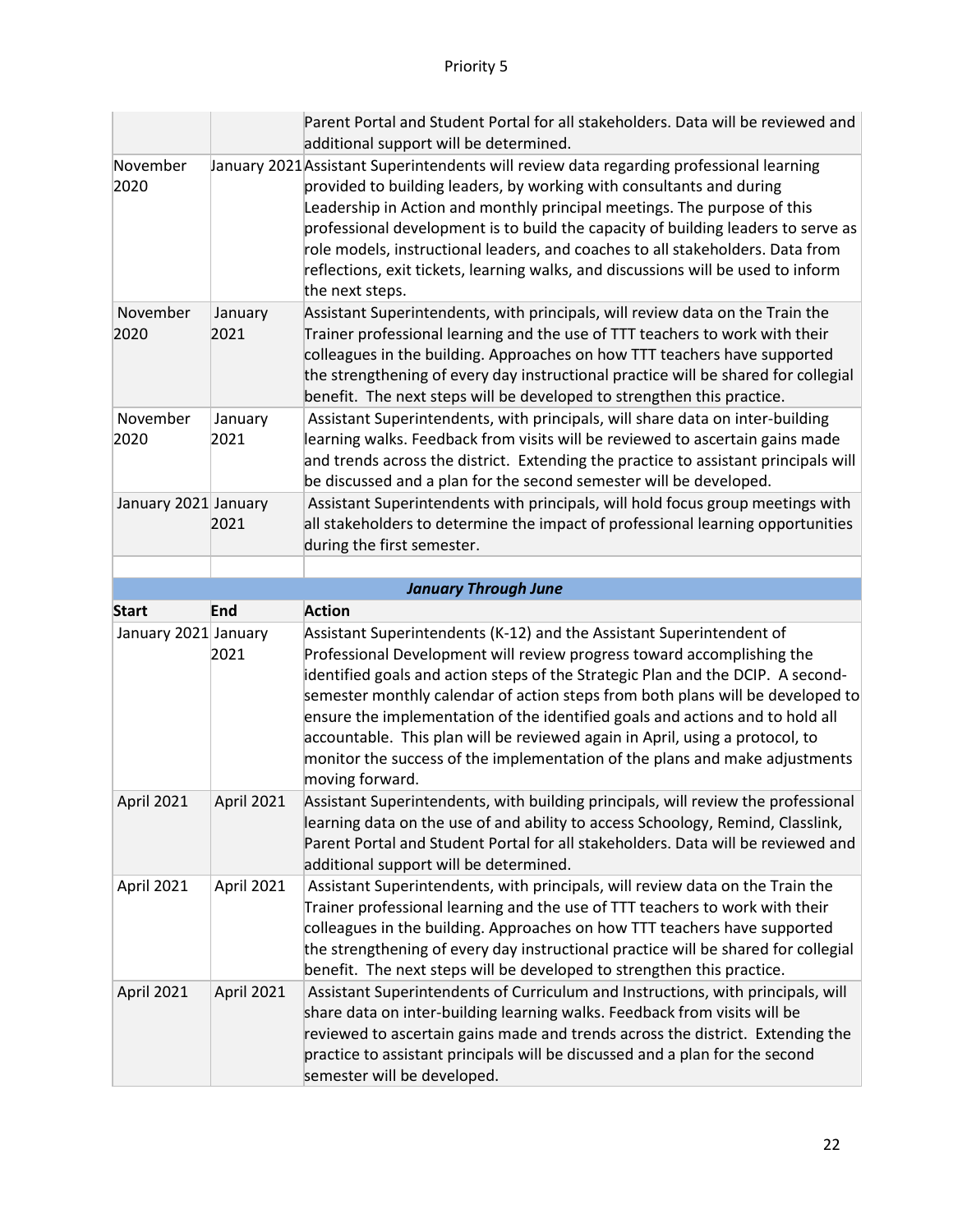| April 2021           | April 2021 | Assistant Superintendents, will review data regarding professional learning<br>provided to building leaders, by working with consultants, and during<br>Leadership in Action and monthly principal meetings. The purpose of this<br>professional development is to build the capacity of building leaders to serve as<br>role models, instructional leaders, and coaches to all stakeholders. Data from<br>reflections, exit tickets, learning walks, and discussions will be used to inform<br>the next steps. |
|----------------------|------------|-----------------------------------------------------------------------------------------------------------------------------------------------------------------------------------------------------------------------------------------------------------------------------------------------------------------------------------------------------------------------------------------------------------------------------------------------------------------------------------------------------------------|
| January 2021 January | 2021       | Assistant Superintendents with principals, will hold focus group meetings with<br>all stakeholders to determine the impact of professional learning opportunities<br>during the second semester. Data will be used to inform SCEPs, building plans,<br>and district initiatives.                                                                                                                                                                                                                                |

| <b>Need</b>              | <b>Strategy to Address</b>                                                                                                | When               |
|--------------------------|---------------------------------------------------------------------------------------------------------------------------|--------------------|
| Challenge of meetings in | Meetings will change to virtual if COVID-19<br>person/in groups for discussion prevents the school from being in session. | Whenever necessary |
|                          |                                                                                                                           |                    |
|                          |                                                                                                                           |                    |